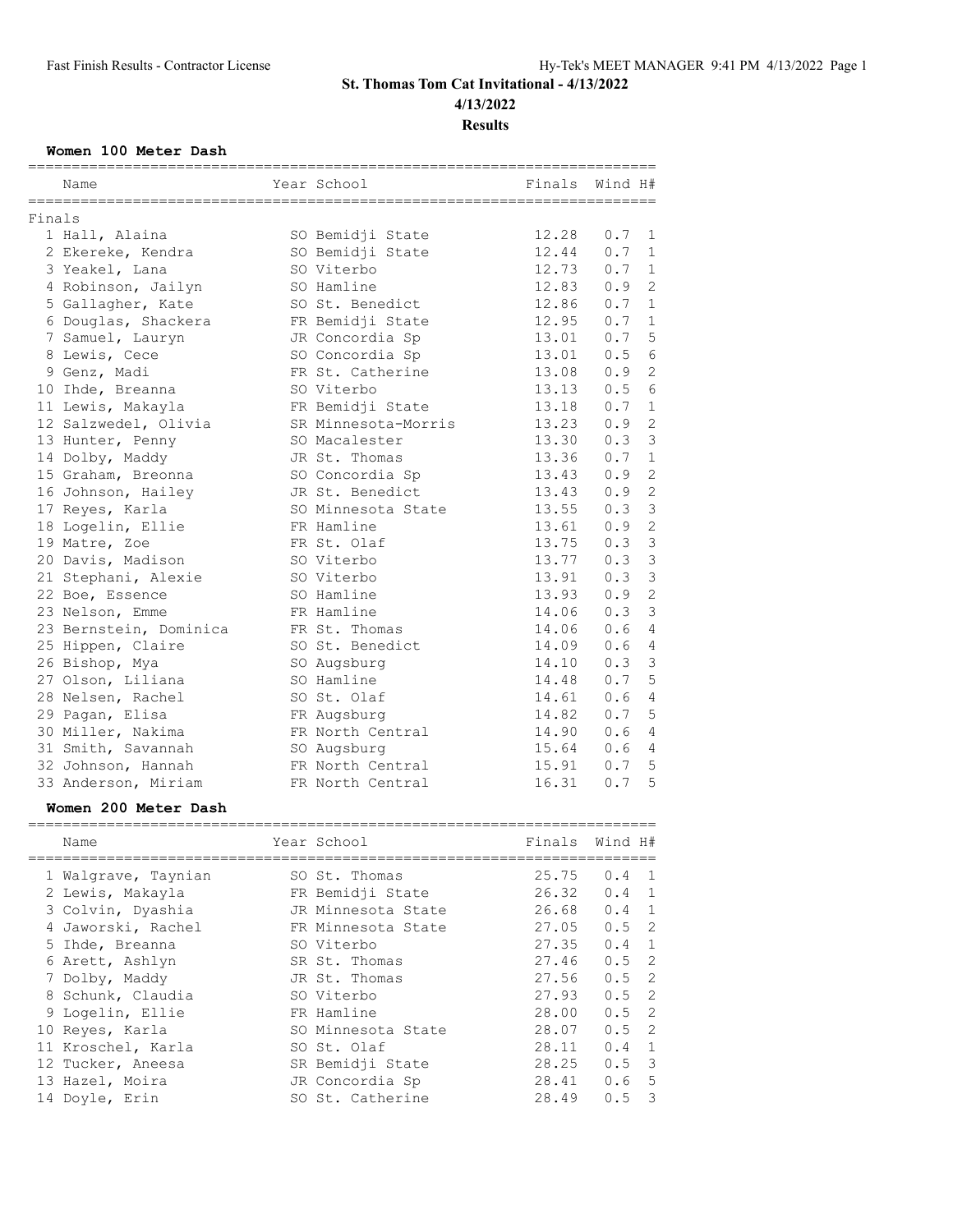# **St. Thomas Tom Cat Invitational - 4/13/2022 4/13/2022 Results**

# **....Women 200 Meter Dash**

| 15 Matre, Zoe                           | FR St. Olaf      | 28.71 | $0.5 \quad 3$         |
|-----------------------------------------|------------------|-------|-----------------------|
| 16 Elvrum, Anika                        | FR St. Thomas    | 28.89 | 0.7<br>$\overline{4}$ |
| 17 Pickthorn, Stephanie SR St. Benedict |                  | 29.02 | $0.5 \quad 3$         |
| 18 Storbakken, Emma FR St. Olaf         |                  | 29.12 | 0.4<br>$\mathbf{1}$   |
| 19 Bernstein, Dominica FR St. Thomas    |                  | 29.13 | 0.7<br>$\overline{4}$ |
| 20 Sayers, Sumayah SO Minnesota State   |                  | 29.23 | 0.7<br>$\overline{4}$ |
| 21 Jaecks, Alison JR Viterbo            |                  | 29.29 | $0.5 \quad 3$         |
| 22 Nelson, Emme                         | FR Hamline       | 29.31 | 0.7<br>$\overline{4}$ |
| 23 Miller, Cecelia                      | SR Hamline       | 29.61 | 0.6<br>5              |
| 24 Lanes, Serena                        | FR North Central | 29.80 | 0.7<br>4              |
| 25 Acheson, Grace                       | FR St. Benedict  | 29.92 | $0.5 \quad 3$         |
| 26 Saba, Yinka                          | FR Macalester    | 30.18 | 0.7<br>4              |
| 27 Seegers, Mary                        | SR North Central | 30.38 | 0.65                  |
| 28 Hippen, Claire                       | SO St. Benedict  | 30.72 | 0.7<br>$\overline{4}$ |
| 29 Olson, Liliana                       | SO Hamline       | 30.82 | 0.7<br>$\overline{4}$ |
| 30 Smith, Ann                           | FR North Central | 31.03 | 0.6<br>-5             |
| 31 Pagan, Elisa                         | FR Augsburg      | 31.14 | 5<br>0.6              |
| 32 DeLange, Morgan                      | FR North Central | 31.95 | 5<br>0.6              |
| 33 Smith, Savannah                      | SO Augsburg      | 33.88 | 5<br>0.6              |
| 34 Johnson, Hannah                      | FR North Central | 34.99 | 5<br>0.6              |

## **Women 400 Meter Dash**

| Name                   | Year School        | Finals  | H#             |
|------------------------|--------------------|---------|----------------|
| 1 Cole, Janice         | SO Bemidji State   | 59.39   | $\mathbf{1}$   |
| 2 Cornelius, Hannah    | FR St. Thomas      | 1:00.11 | $\mathbf{1}$   |
| 3 Colvin, Dyashia      | JR Minnesota State | 1:00.42 | $\mathbf{1}$   |
| 4 Jaworski, Rachel     | FR Minnesota State | 1:00.64 | $\,$ 1         |
| 5 Tillery, Skyler      | SO Bemidji State   | 1:01.59 | $\mathbf 1$    |
| 6 Myers, Rachel        | JR Bemidji State   | 1:01.63 | $\mathbf 1$    |
| 7 Kroschel, Karla      | SO St. Olaf        | 1:01.93 | $\overline{c}$ |
| 8 Bernardy, Lindsey    | FR Hamline         | 1:02.37 | $\mathbf{1}$   |
| 9 Preston, Adisa       | FR Macalester      | 1:02.54 | $\overline{2}$ |
| 10 Arett, Ashlyn       | SR St. Thomas      | 1:03.16 | $\overline{c}$ |
| 11 Kemper, Aimee       | FR Viterbo         | 1:04.90 | $\overline{c}$ |
| 12 Bishop, Mya         | SO Augsburg        | 1:05.34 | $\mathfrak{Z}$ |
| 13 Rodriguez, Madeline | JR Macalester      | 1:05.52 | 3              |
| 14 Gregor, Sara        | JR Macalester      | 1:06.91 | 3              |
| 15 Elvrum, Anika       | FR St. Thomas      | 1:07.01 | $\overline{2}$ |
| 16 Storbakken, Emma    | FR St. Olaf        | 1:07.37 | $\mathcal{E}$  |
| 17 Lanes, Serena       | FR North Central   | 1:08.19 | $\overline{4}$ |
| 18 Sayers, Sumayah     | SO Minnesota State | 1:08.67 | $\overline{4}$ |
| 19 Haileslassie, Meraf | SO St. Olaf        | 1:08.97 | $\mathcal{E}$  |
| 20 Vaske, Katie        | FR Hamline         | 1:09.92 | $\sqrt{4}$     |

## **Women 800 Meter Run**

| Name                                            | Year School  | Finals H#   |  |  |  |  |  |  |
|-------------------------------------------------|--------------|-------------|--|--|--|--|--|--|
|                                                 |              |             |  |  |  |  |  |  |
| 1 Hill, Ava                                     | FR Minnesota | $2:15.78$ 1 |  |  |  |  |  |  |
| $1:04.587$ $(1:04.587)$ $2:15.771$ $(1:11.184)$ |              |             |  |  |  |  |  |  |
| 2 Kremer, Carley                                | FR Minnesota | $2:18.26$ 1 |  |  |  |  |  |  |
| $1:07.315$ $(1:07.315)$ $2:18.259$ $(1:10.945)$ |              |             |  |  |  |  |  |  |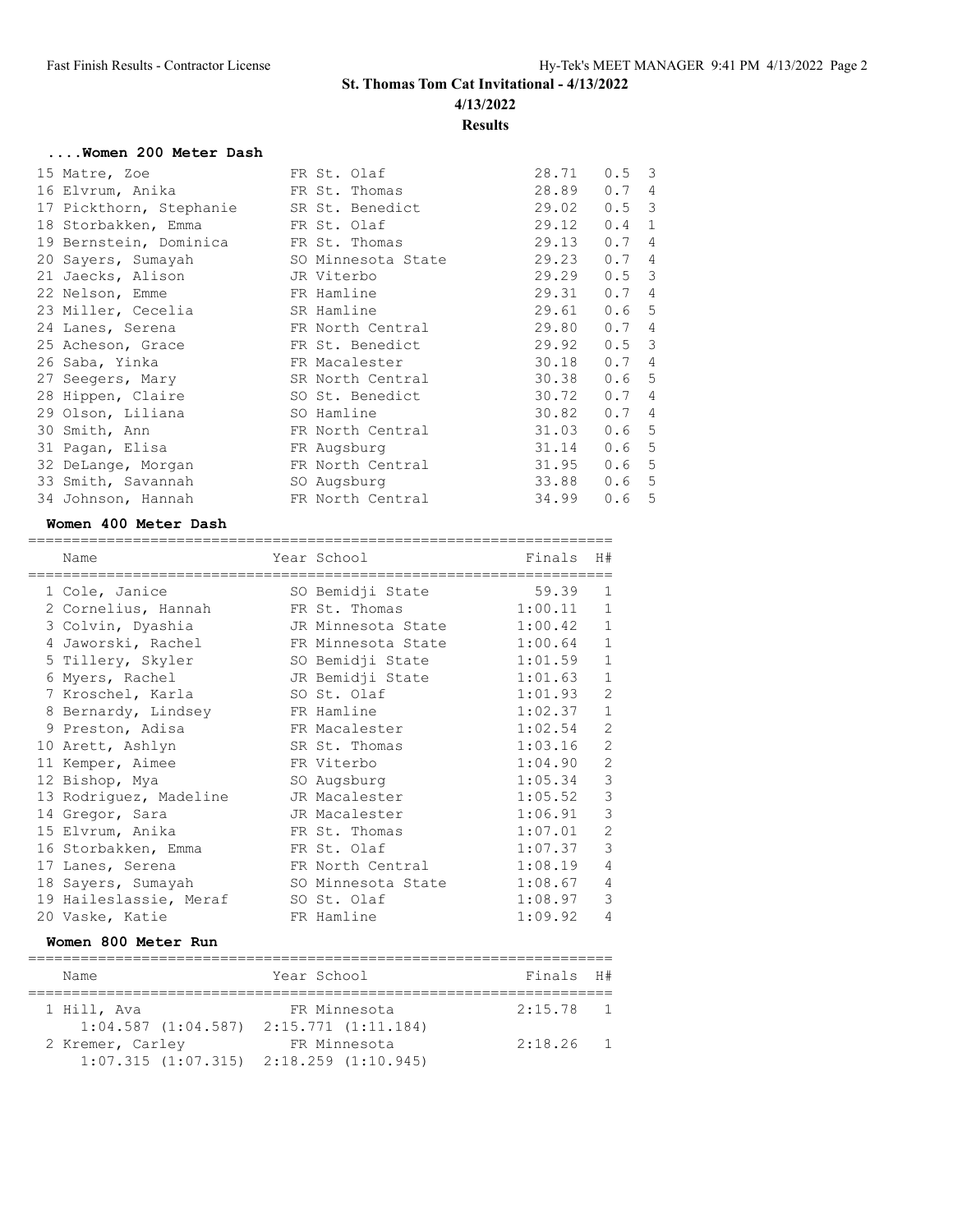**4/13/2022**

**Results**

## **....Women 800 Meter Run**

| 3 Maddux, Alexandra                           | JR Hamline                                 | 2:18.61 | $\mathbf{1}$   |
|-----------------------------------------------|--------------------------------------------|---------|----------------|
| $1:06.318$ $(1:06.318)$<br>4 Kretlow, Syd     | $2:18.607$ $(1:12.290)$<br>FR Minnesota    | 2:19.46 | 1              |
| $1:07.070$ $(1:07.070)$                       | $2:19.452$ $(1:12.383)$                    |         |                |
| 5 Schmitz, Sophie<br>$1:02.078$ $(1:02.078)$  | SR Minnesota<br>$2:20.146$ $(1:18.069)$    | 2:20.15 | $\mathbf{1}$   |
| 6 Scheuerman, Carly                           | SR St. Thomas                              | 2:21.15 | $\mathbf 1$    |
| 1:09.733(1:09.733)                            | 2:21.147(1:11.415)                         |         |                |
| 7 Ellenbecker, Marissa                        | SO Minnesota State                         | 2:21.52 | 1              |
| $1:09.806$ $(1:09.806)$<br>8 Posey, Sam       | $2:21.512$ $(1:11.707)$<br>JR St. Olaf     | 2:22.11 | $\mathbf 1$    |
| $1:09.469$ $(1:09.469)$                       | 2:22.110 (1:12.641)                        |         |                |
| 9 Lyrek, Amaya                                | JR St. Thomas                              | 2:24.93 | $\mathbf{1}$   |
| $1:09.964$ $(1:09.964)$                       | 2:24.921(1:14.958)                         |         |                |
| 10 Jackson, Sydney<br>$1:10.448$ $(1:10.448)$ | SO Concordia Sp<br>2:24.942 (1:14.495)     | 2:24.95 | 2              |
| 11 Belany, Alicia                             | FR St. Thomas                              | 2:24.97 | $\mathbf 1$    |
| 1:11.332 (1:11.332)                           | $2:24.968$ $(1:13.636)$                    |         |                |
| 12 D'Burke, Isabella                          | JR Concordia Sp                            | 2:25.59 | 2              |
| $1:10.803$ $(1:10.803)$                       | $2:25.585$ $(1:14.782)$                    |         |                |
| 13 Mbenoun, Maryse                            | SR Bemidji State                           | 2:25.95 | 1              |
| $1:09.582$ $(1:09.582)$<br>14 Brueckner, Anna | $2:25.948$ $(1:16.367)$<br>SO Crown        | 2:27.00 | 2              |
| 1:12.483 (1:12.483)                           | $2:26.998$ $(1:14.515)$                    |         |                |
| 15 Perry, Jaid                                | JR Concordia Sp                            | 2:28.82 | 2              |
| $1:12.756$ $(1:12.756)$                       | $2:28.811$ $(1:16.055)$                    |         |                |
| 16 Gerber, Gracie                             | FR St. Thomas                              | 2:29.41 | 1              |
| $1:11.701$ $(1:11.701)$                       |                                            |         | 3              |
| 17 Lyngen, Lucy<br>1:12.971(1:12.971)         | SO St. Benedict<br>$2:30.437$ $(1:17.466)$ | 2:30.44 |                |
| 18 Frey, Aubrey                               | SO St. Thomas                              | 2:30.63 | 2              |
| 1:12.933 (1:12.933)                           | $2:30.626$ $(1:17.694)$                    |         |                |
| 19 Mauzer, Riley                              | JR St. Olaf                                | 2:31.34 | 2              |
| $1:12.658$ $(1:12.658)$                       | $2:31.338$ $(1:18.681)$                    |         |                |
| 20 Syverson, Abby<br>$1:10.356$ $(1:10.356)$  | SO Bemidji State<br>2:31.518 (1:21.162)    | 2:31.52 | 2              |
| 21 Skjeveland, Madelyn                        | FR Minnesota State                         | 2:31.84 | 2              |
| $1:14.026$ $(1:14.026)$                       | $2:31.836$ $(1:17.810)$                    |         |                |
| 22 Nyuga, Sidela                              | SO St. Benedict                            | 2:32.11 | 2              |
| 1:11.603(1:11.603)                            | 2:32.101 (1:20.499)                        |         |                |
| 23 Doyle, Nora                                | SR St. Benedict                            | 2:32.65 | $\overline{c}$ |
| 1:14.196 (1:14.196)<br>24 Cook, Alex          | 2:32.641 (1:18.445)<br>JR St. Benedict     | 2:32.70 | 3              |
| $1:15.167$ $(1:15.167)$                       | $2:32.694$ $(1:17.527)$                    |         |                |
| 25 Hartinger, Michaella                       | JR Concordia Sp                            | 2:32.80 | 2              |
| $1:13.488$ $(1:13.488)$                       | 2:32.793 (1:19.306)                        |         |                |
| 26 Thier, Maranda                             | FR St. Benedict                            | 2:32.85 | 3              |
| $1:14.856$ $(1:14.856)$                       | 2:32.849 (1:17.993)                        |         |                |
| 27 Krumm, Ella<br>1:14.716(1:14.716)          | FR Macalester                              | 2:33.24 | 2              |
| 28 Thurston, Karley                           | SO Macalester                              | 2:33.59 | 3              |
| $1:12.643$ $(1:12.643)$                       | 2:33.588 (1:20.945)                        |         |                |
| 29 Leinfelder, Sophie                         | SO Viterbo                                 | 2:35.67 | 3              |
| $1:13.536$ $(1:13.536)$                       | 2:35.661 (1:22.125)                        |         |                |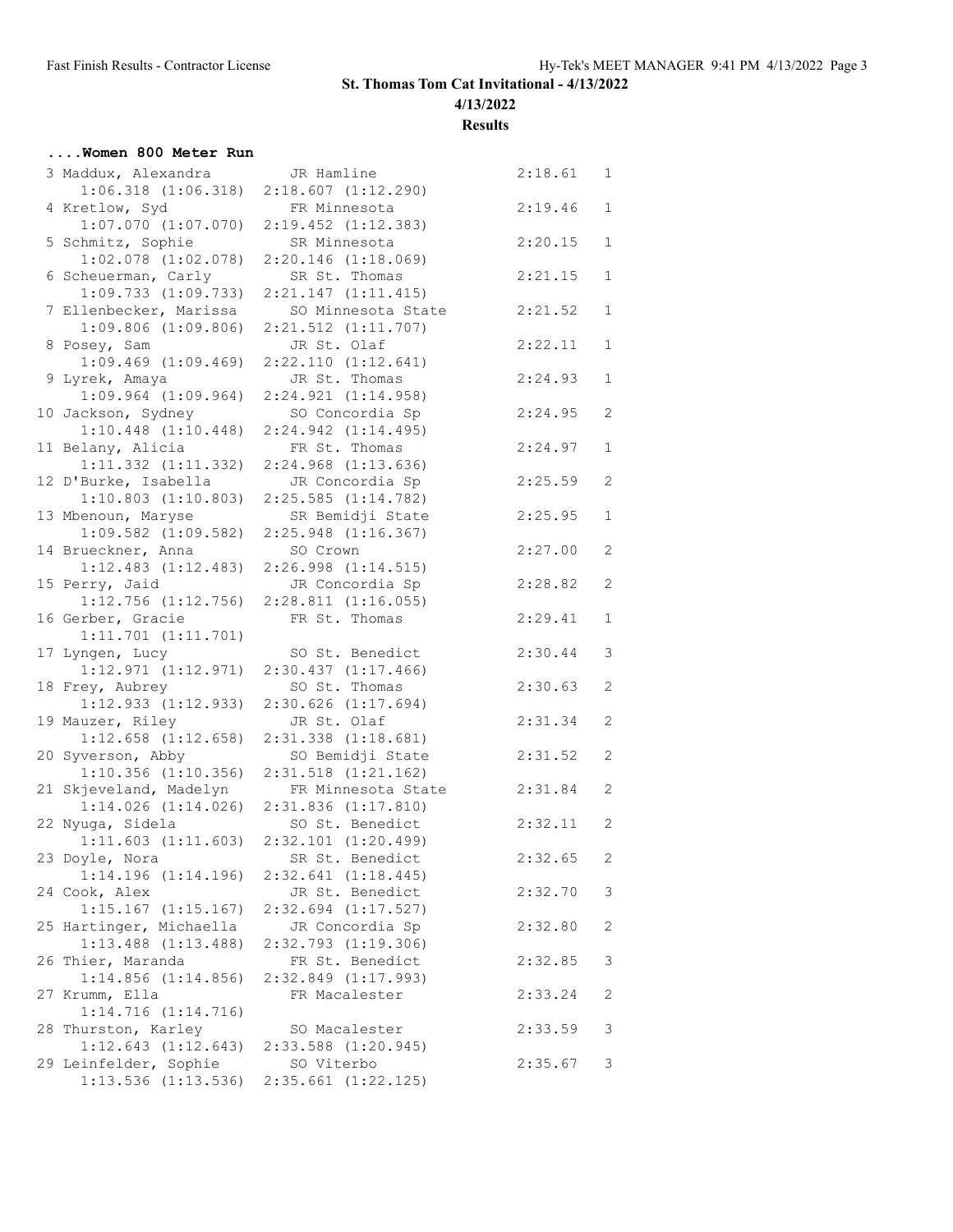**4/13/2022**

**Results**

## **....Women 800 Meter Run**

| 30 Fromm, Jules                                 | FR St. Olaf             | 2:35.95 | 2   |
|-------------------------------------------------|-------------------------|---------|-----|
| $1:15.405$ $(1:15.405)$ $2:35.941$ $(1:20.536)$ |                         |         |     |
| 31 Weigel, Ilsa                                 | SO St. Olaf             | 2:39.39 | 3   |
| 1:14.590(1:14.590)                              | $2:39.384$ $(1:24.794)$ |         |     |
| 32 Juntunen-Novak, Ava                          | FR St. Benedict         | 2:44.77 | - 3 |
| 1:16.893(1:16.893)                              | $2:44.767$ $(1:27.874)$ |         |     |
| 33 Kintop, Chloe                                | JR Augsburg             | 2:50.67 | 3   |
| $1:23.110$ $(1:23.110)$                         | $2:50.664$ $(1:27.554)$ |         |     |
| 34 Hobby, Sarah Beth                            | SO Macalester           | 3:00.80 | 3   |
| $1:24.225$ $(1:24.225)$                         | $3:00.796$ $(1:36.571)$ |         |     |
| 35 Ramirez, Ingri                               | SO Augsburg             | 3:21.78 | -3  |
| $1:32.654$ $(1:32.654)$                         | $3:21.773$ $(1:49.119)$ |         |     |

### **Women 1500 Meter Run**

| Name                    | Year School<br>Finals<br>H#                             |                                       |                         |
|-------------------------|---------------------------------------------------------|---------------------------------------|-------------------------|
| 1 Smith, Fiona          | SO St. Benedict                                         | 4:34.26<br>1                          |                         |
|                         | 51.933 (51.933) 2:04.838 (1:12.905) 3:19.367 (1:14.529) |                                       | $4:34.260$ $(1:14.893)$ |
| 2 Albrecht, Christine   | JR St. Olaf                                             | 4:45.64<br>$\mathbf{1}$               |                         |
| 54.061 (54.061)         | $2:10.713$ $(1:16.652)$ $3:28.680$ $(1:17.967)$         |                                       | $4:45.638$ $(1:16.958)$ |
| 3 Thurston, MaKenna     | SO Minnesota State                                      | 4:49.70<br>$\overline{1}$             |                         |
| 52.191(52.191)          | $2:05.738$ $(1:13.547)$                                 | $3:24.812$ $(1:19.074)$               | 4:49.695(1:24.883)      |
| 4 Gebert, Katie         | SO St. Olaf                                             | 4:50.27<br>$\overline{1}$             |                         |
| $2:10.991$ $(2:10.991)$ | $3:28.504$ $(1:17.513)$                                 | $4:50.263$ $(1:21.759)$               |                         |
| 5 Blaesing, Maria       | SO Macalester                                           | 4:53.04<br>$\overline{1}$             |                         |
| 50.980 (50.980)         | 2:06.980(1:16.000)                                      | $3:29.312$ $(1:22.332)$               | $4:53.035$ $(1:23.723)$ |
| 6 Call, Bella           | SO St. Olaf                                             | 4:53.37<br>$\overline{1}$             |                         |
| 54.005 (54.005)         | $2:12.883$ $(1:18.878)$                                 | $3:35.173$ $(1:22.290)$               | $4:53.361$ $(1:18.188)$ |
| 7 Stern, Lena           | SR Macalester                                           | 4:55.96<br>$\overline{1}$             |                         |
| 54.295 (54.295)         | $2:12.484$ $(1:18.189)$ $3:35.201$ $(1:22.717)$         |                                       | 4:55.955(1:20.754)      |
| 8 Ellefson, Lauren      | FR St. Thomas                                           | 4:56.64<br>$\mathbf{1}$               |                         |
| 52.122 (52.122)         | $2:08.989$ $(1:16.867)$                                 | 2:09.161(0.172)                       | $4:56.635$ $(2:47.474)$ |
| 9 Bragg, Skylar         | SO Minnesota State                                      | 4:59.54<br>$\overline{1}$             |                         |
| 54.201 (54.201)         | $2:14.206$ $(1:20.005)$                                 | $3:38.714$ $(1:24.508)$               | $4:59.535$ $(1:20.821)$ |
| 10 Bishop, Makayla      | FR Minnesota State                                      | 5:00.37<br>$\overline{1}$             |                         |
| 52.780 (52.780)         | $3:33.824$ $(2:41.044)$                                 | $5:00.363$ $(1:26.539)$               |                         |
| 11 Edstrom, Olivia      | SO St. Olaf                                             | 5:00.71<br>2                          |                         |
| 59.329 (59.329)         | $2:22.878$ $(1:23.549)$                                 | $3:45.424$ $(1:22.546)$               | $5:00.709$ $(1:15.285)$ |
| 12 Rohrer, Kristina     | SO St. Olaf                                             | 5:01.47<br>$\overline{2}$             |                         |
| 59.266 (59.266)         | $2:22.856$ $(1:23.590)$                                 | $3:45.008$ $(1:22.152)$               | $5:01.465$ $(1:16.457)$ |
| 13 Abernethy, Sophie    | FR St. Olaf                                             | 5:03.44<br>$\overline{2}$             |                         |
| 59.731 (59.731)         | 2:22.980 (1:23.249)                                     | $3:44.648$ $(1:21.668)$               | $5:03.431$ $(1:18.783)$ |
| 14 Renier, Tracy        | SR St. Benedict                                         | 5:04.83<br>$\overline{1}$             |                         |
| 54.503 (54.503)         | 2:14.452 (1:19.949)                                     | $3:38.290$ $(1:23.838)$               | $5:04.826$ $(1:26.536)$ |
| 15 Tetmeyer, Bridget    | SO St. Benedict                                         | 5:05.14<br>$\overline{2}$             |                         |
| $1:00.019$ $(1:00.019)$ | $1:00.246$ (0.227)                                      | $1:00.398$ $(0.152)$                  | $5:05.139$ $(4:04.741)$ |
| 16 Smith, Kalli         | FR St. Benedict                                         | 5:05.40<br>$\overline{\phantom{0}}^2$ |                         |
| $2:23.576$ $(2:23.576)$ | $3:47.475$ $(1:23.899)$                                 | $5:05.396$ $(1:17.921)$               |                         |
| 17 Lofstad, Elizabeth   | SO North Central                                        | 5:07.66<br>$\overline{2}$             |                         |
| $1:01.785$ $(1:01.785)$ | $2:26.405$ $(1:24.620)$                                 | $5:07.660$ $(2:41.255)$               | $5:07.699$ (0.039)      |
| 18 Hamilton, Cassie     | SO St. Thomas                                           | 5:07.71<br>$\overline{2}$             |                         |
|                         | $1:01.028$ $(1:01.028)$ $2:24.655$ $(1:23.627)$         | $5:07.662$ $(2:43.007)$               | $5:07.703$ $(0.041)$    |
| 19 Pausch, Abby         | JR Crown                                                | 5:09.24<br>$\overline{2}$             |                         |
| $1:01.476$ $(1:01.476)$ | $2:25.778$ $(1:24.302)$                                 | $5:09.235$ $(2:43.457)$               |                         |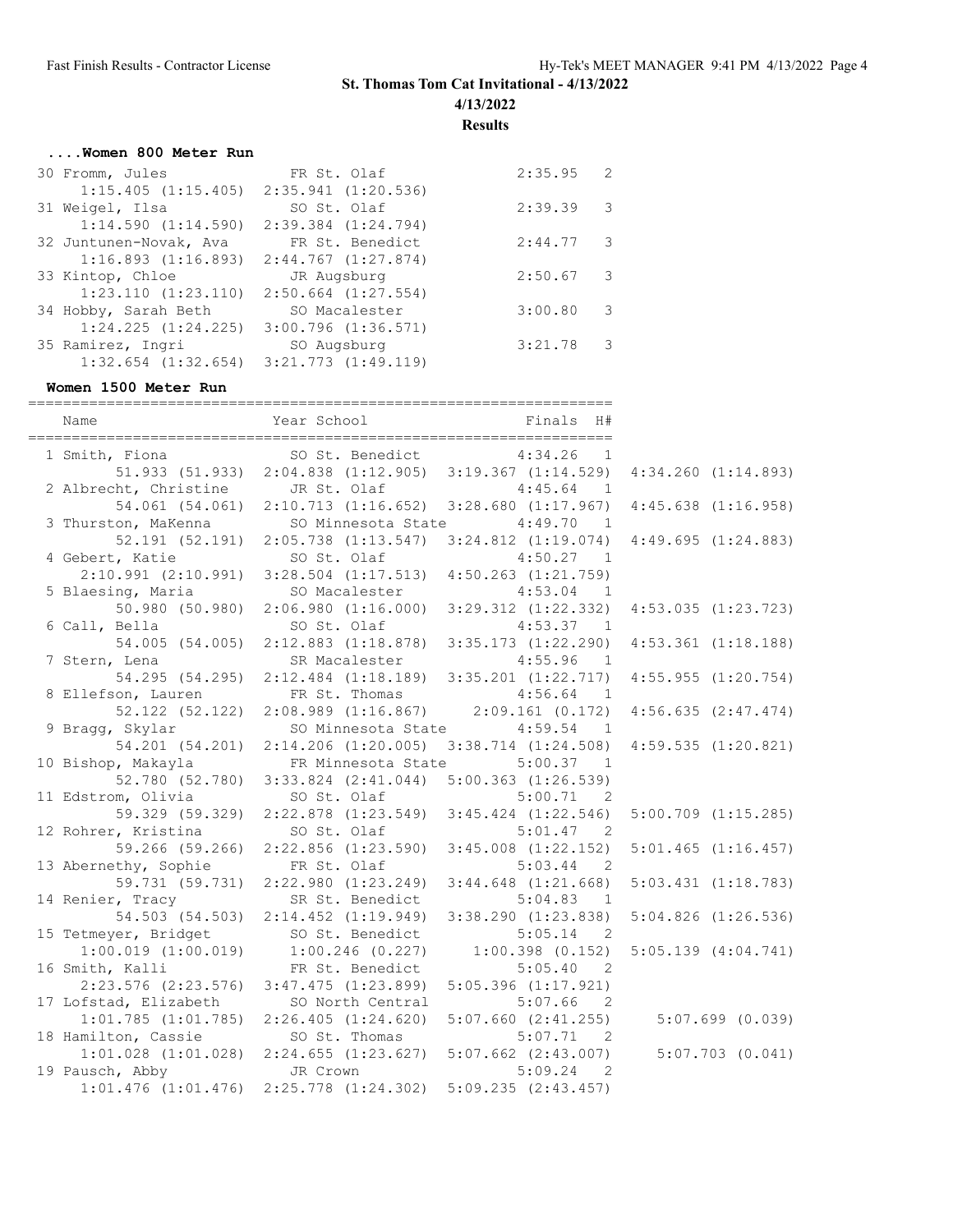### **4/13/2022**

### **Results**

## **....Women 1500 Meter Run**

| 20 Paulsen, Rhynn       | SO St. Thomas           | 5:09.58<br>2                          |                         |
|-------------------------|-------------------------|---------------------------------------|-------------------------|
| $3:47.057$ $(3:47.057)$ | $5:09.576$ $(1:22.519)$ |                                       |                         |
| 21 Ede, Morgan          | SO St. Thomas           | 5:09.97<br>2                          |                         |
| 59.610 (59.610)         | $2:23.231$ $(1:23.621)$ | 3:46.115(1:22.884)                    | $5:09.963$ $(1:23.848)$ |
| 22 Yeager, Elise        | SO St. Benedict         | 5:10.31<br>$\overline{\phantom{0}}^2$ |                         |
| $1:01.232$ $(1:01.232)$ | 2:24.973 (1:23.741)     | $5:10.304$ $(2:45.331)$               |                         |
| 23 Burns, Hannah        | JR St. Thomas           | 5:10.69<br>2                          |                         |
| $1:00.379$ $(1:00.379)$ | 2:24.027(1:23.648)      | $3:48.124$ $(1:24.097)$               | 5:10.690(1:22.566)      |
| 24 Michalak, Katie      | SO St. Thomas           | 5:12.39<br>$\overline{\phantom{0}}^2$ |                         |
| $2:24.065$ $(2:24.065)$ | $3:48.382$ $(1:24.317)$ | $5:12.388$ $(1:24.006)$               |                         |
| 25 Young, Ashlin        | SO Minnesota State      | 5:12.56<br>1                          |                         |
| 56.212 (56.212)         | $2:19.688$ $(1:23.476)$ | $3:47.636$ $(1:27.948)$               | $5:12.558$ $(1:24.922)$ |
| 26 Rather, Emily        | SO St. Thomas           | 5:13.20<br>2                          |                         |
| $1:00.707$ $(1:00.707)$ | 2:24.400(1:23.693)      | $5:13.192$ $(2:48.792)$               |                         |
| 27 Narveson, Megan      | FR Minnesota State      | 5:13.59<br>-2                         |                         |
| $1:00.724$ $(1:00.724)$ | 2:24.435(1:23.711)      | $5:13.586$ $(2:49.151)$               |                         |
| 28 Kerndt, Miranda      | FR Hamline              | 5:14.88<br>3                          |                         |
| 1:00.930(1:00.930)      | 2:28.395(1:27.465)      | $3:53.626$ $(1:25.231)$               | 5:14.876(1:21.250)      |
| 29 Tobin, Kayla         | SO Bethany Lutheran     | 5:16.33<br>$\overline{\phantom{0}}^2$ |                         |
| $1:01.176$ $(1:01.176)$ | $2:25.339$ $(1:24.163)$ | $5:16.329$ $(2:50.990)$               |                         |
| 30 Bruenjes, Jane       | FR St. Olaf             | 5:18.64<br>-2                         |                         |
| $1:00.738$ $(1:00.738)$ | 2:27.190(1:26.452)      | 5:18.631 (2:51.441)                   |                         |
| 31 Kiolbasa, Annie      | SO St. Benedict         | 5:22.12<br>2                          |                         |
| 59.507 (59.507)         | 2:23.135(1:23.628)      | $2:23.383$ $(0.248)$                  | $5:22.111$ $(2:58.728)$ |
| 32 Hernesman, Amanda    | SO Bemidji State        | 5:23.43<br>3                          |                         |
| $1:00.725$ $(1:00.725)$ | $2:27.763$ $(1:27.038)$ | $3:56.761$ $(1:28.998)$               | $5:23.426$ $(1:26.665)$ |
| 33 Sablak, Ellie        | FR Macalester           | 5:24.63<br>$\overline{\phantom{a}}$   |                         |
| 1:01.310 (1:01.310)     | 2:29.520(1:28.210)      | $3:57.947$ $(1:28.427)$               | $5:24.624$ $(1:26.677)$ |
| 34 Coyle, Sylvia        | FR Macalester           | 5:25.59<br>-3                         |                         |
| $1:01.709$ $(1:01.709)$ | 2:29.854 (1:28.145)     | $3:58.814$ $(1:28.960)$               | $5:25.583$ $(1:26.769)$ |
| 35 Reinart, Emma        | SR St. Thomas           | 5:28.59<br>$\overline{\phantom{a}}$   |                         |
| $1:02.105$ $(1:02.105)$ | 2:31.038 (1:28.933)     | $4:02.514$ $(1:31.476)$               | $5:28.586$ $(1:26.072)$ |
| 36 Hoppe, Cianna        | SO Bethany Lutheran     | 5:30.05<br>$\overline{\phantom{a}}$   |                         |
| $1:00.642$ $(1:00.642)$ | $2:30.299$ $(1:29.657)$ | $4:03.554$ $(1:33.255)$               | $5:30.042$ $(1:26.488)$ |
| 37 Anderson, Maggie     | SO Minnesota State      | 5:32.17<br>- 3                        |                         |
| $1:03.076$ $(1:03.076)$ | 2:32.295(1:29.219)      | $4:04.258$ $(1:31.963)$               | $5:32.165$ $(1:27.907)$ |
| 38 Andersen, Gwen       | SR St. Thomas           | 5:35.50<br>$\overline{\phantom{a}}$   |                         |
| $1:02.549$ $(1:02.549)$ | $2:33.149$ $(1:30.600)$ | $4:06.894$ $(1:33.745)$               | $5:35.496$ $(1:28.602)$ |
| 39 Kuhlman, Chloe       | SO Bethany Lutheran     | 5:40.01<br>$\overline{\mathbf{3}}$    |                         |
| 59.952 (59.952)         | $2:28.918$ $(1:28.966)$ | $4:05.865$ $(1:36.947)$               | 5:40.010(1:34.145)      |
| 40 Morgan, Maggie       | SO Macalester           | 5:41.51<br>-3                         |                         |
| $1:02.840$ $(1:02.840)$ | $2:33.463$ $(1:30.623)$ | $4:07.883$ $(1:34.420)$               | 5:41.505(1:33.622)      |
| 41 Sajdak, Anna         | FR Concordia Sp         | 5:44.25<br>$\overline{\phantom{a}}$   |                         |
| $1:03.379$ $(1:03.379)$ | 2:32.777(1:29.398)      | $4:06.592$ $(1:33.815)$               | $5:44.242$ $(1:37.650)$ |
| 42 Houglum, Tess        | FR Concordia Sp         | 5:51.53<br>$\overline{\mathbf{3}}$    |                         |
| $1:03.558$ $(1:03.558)$ | $2:33.828$ $(1:30.270)$ | $4:11.398$ $(1:37.570)$               | $5:51.521$ $(1:40.123)$ |

#### **Women 5000 Meter Run**

| Name             | Year School   | Finals   |  |  |  |  |  |
|------------------|---------------|----------|--|--|--|--|--|
| 1 Atkinson, Emma | FR Minnesota  | 17:12.99 |  |  |  |  |  |
| 2 Moll, Olivia   | SR St. Thomas | 17:24.70 |  |  |  |  |  |
| 3 Bode, Alison   | FR St. Olaf   | 17:31.38 |  |  |  |  |  |
| 4 Carlson, Sofia | FR St. Olaf   | 17:38.18 |  |  |  |  |  |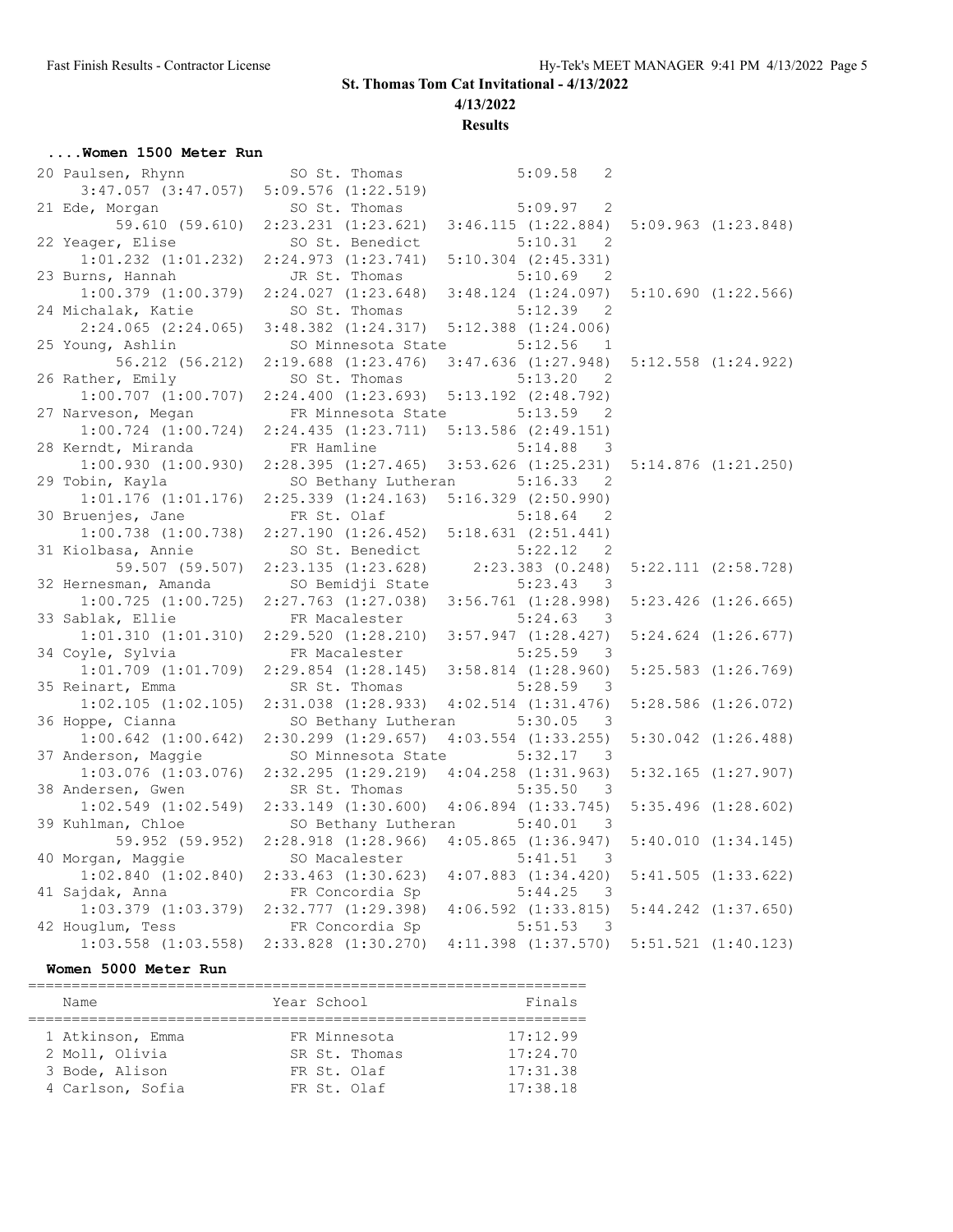**4/13/2022**

**Results**

| Women 5000 Meter Run      |                     |          |
|---------------------------|---------------------|----------|
| 5 Kogucki, Marta          | SO Minnesota        | 17:41.93 |
| 6 Desotell, Molly         | FR St. Thomas       | 17:49.02 |
| 7 Call, Sophie            | SO St. Olaf         | 17:59.39 |
| 8 Everest, Julia          | SO St. Olaf         | 18:14.25 |
| 9 Gaherty, Mackenzie      | JR Minnesota State  | 18:23.77 |
| 10 Bolcer, Christina      | SO St. Thomas       | 18:27.08 |
| 11 Rickman, Maria         | FR Minnesota        | 18:29.87 |
| 12 Pankratz, Ava          | FR St. Thomas       | 18:31.41 |
| 13 Mader, Emma            | SR Hamline          | 18:37.05 |
| 14 Froh, Maggie           | SO Macalester       | 18:41.44 |
| 15 Larsen-Schmidt, Gracia | FR St. Olaf         | 18:51.52 |
| 16 Rauk, Alyssa           | SO Minnesota State  | 19:15.35 |
| 17 Dock, Carissa          | SR Minnesota        | 19:19.73 |
| 18 Greene, Sylvia         | SO Macalester       | 19:19.74 |
| 19 Helgeson, Gwen         | JR St. Thomas       | 19:26.41 |
| 20 VanderWilde, Bailey    | SO St. Olaf         | 19:35.45 |
| 21 Brink, Mathea          | SR Bemidji State    | 19:40.24 |
| 22 Norvell, Seneca        | JR St. Olaf         | 19:45.52 |
| 23 Roberdeau, Libby       | FR Hamline          | 19:49.74 |
| 24 Mills, Zoey            | SO Bemidji State    | 19:52.22 |
| 25 Merwin, Jordan         | SO Bethany Lutheran | 19:55.25 |
| 26 Kusser, Chloe          | SO St. Olaf         | 20:00.74 |
| 27 Gossard, Sophie        | JR St. Olaf         | 20:04.58 |
| 28 Freshwaters, Danielle  | SR Macalester       | 20:10.41 |
| 29 Craven, Ava            | FR St. Olaf         | 20:13.24 |
| 30 Rowekamp, Abby         | FR St. Olaf         | 20:25.80 |
| 31 Plechaty, Zoe          | JR St. Olaf         | 20:25.88 |
| 32 Gleason, Cate          | FR St. Olaf         | 20:25.99 |
| 33 Clarksean, Aspen       | FR Hamline          | 20:48.48 |
| 34 Miller, Carol          | SO Bemidji State    | 21:03.41 |
| 35 Newman, Julia          | SO St. Olaf         | 21:20.79 |
| 36 Hyland, Kayley         | SO North Central    | 21:40.84 |
| 37 Nelson, Brenna         | SO St. Catherine    | 21:52.06 |
| 38 Harvey, Lily           | FR St. Catherine    | 22:51.75 |
| 39 Butler, Delaney        | JR Concordia Sp     | 23:05.14 |
| 40 Davis, Tea             | SO North Central    | 23:58.79 |
| 41 Giger, Emma            | FR Concordia Sp     | 24:58.05 |

## **Women 100 Meter Hurdles**

|  | Name                    | Year School         |       | Finals Wind H#                    |
|--|-------------------------|---------------------|-------|-----------------------------------|
|  | 1 Walgrave, Taynian     | SO St. Thomas       | 14.88 | $0.4 \quad 1$                     |
|  | 2 Mulcahy, Christabelle | SR Concordia Sp     | 14.91 | $0.4 \quad 1$                     |
|  | 3 Robinson, Arika       | SO Concordia Sp     | 15.16 | $0.6-3$                           |
|  | 4 Lewis, Dynia          | FR Bemidji State    | 15.30 | $0.4 \quad 1$                     |
|  | 5 Brennen, Lyric        | SO Minnesota State  | 15.47 | $0.6-3$                           |
|  | 6 Salfer, Rebekah       | JR St. Olaf         | 15.90 | $0.4 \quad 1$                     |
|  | 7 Geislinger, Elle      | FR St. Catherine    | 16.40 | $0.5 \quad 2$                     |
|  | 8 Hazel, Moira          | JR Concordia Sp     | 16.59 | $0.4 \quad 1$                     |
|  | 9 Veronen, Ashley       | FR Viterbo          | 16.67 | $0.4 \quad 1$                     |
|  | 10 Tucker, Aneesa       | SR Bemidji State    | 16.72 | $0.4 \quad 1$                     |
|  | 11 Curtice, Emily       | SO Bemidji State    | 16.81 | $0.5 \quad 2$                     |
|  | 12 Poore, Riki          | SO St. Olaf         | 17.03 | $0.5$ 2                           |
|  | 13 Witbrod, Stephanie   | FR Bethany Lutheran | 17.18 | $\overline{\phantom{0}}^2$<br>0.5 |
|  |                         |                     |       |                                   |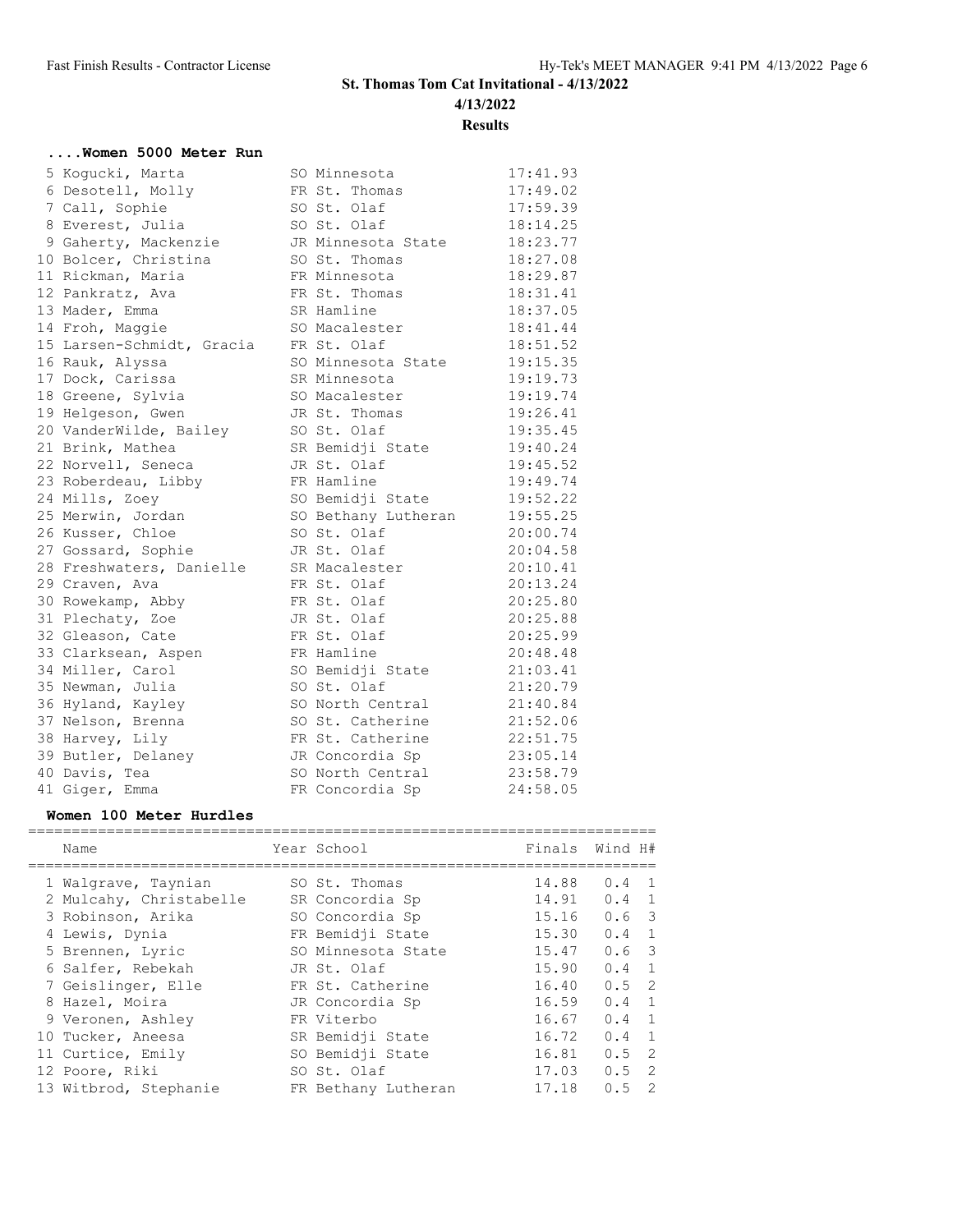# **St. Thomas Tom Cat Invitational - 4/13/2022 4/13/2022**

**Results**

## **....Women 100 Meter Hurdles**

| 14 Fultz, Natalie   | SO Bemidji State | $17.43$ 0.5 2       |  |
|---------------------|------------------|---------------------|--|
| 15 Barlue, Burnices | FR St. Catherine | $17.44$ 0.5 2       |  |
| 16 Hannah, Gabriele | FR Hamline       | 18.09 0.6 3         |  |
| 17 Johnson, Lily    | FR St. Olaf      | $18.71$ 0.6 3       |  |
| 18 Jaecks, Alison   | JR Viterbo       | $18.84$ 0.5 2       |  |
| 19 Miller, Cecelia  | SR Hamline       | $19.12 \t 0.4 \t 1$ |  |

#### **Women 400 Meter Hurdles**

| Name                   | Year School         | Finals  | H#             |
|------------------------|---------------------|---------|----------------|
| 1 Reighard, Molly      | SR St. Thomas       | 1:03.07 | $\mathbf{1}$   |
| 2 Spagnola, Tori       | NA Unattached       | 1:03.40 | $\mathbf{1}$   |
| 3 Hindt, Hailey        | FR St. Thomas       | 1:03.71 | $\mathbf{1}$   |
| 4 Borowicz, Emma       | FR Minnesota State  | 1:05.05 | $\mathbf{1}$   |
| 5 Windels, Natalie     | JR Minnesota        | 1:05.82 | $\overline{2}$ |
| 6 Salfer, Rebekah      | JR St. Olaf         | 1:09.08 | $\mathbf{1}$   |
| 7 Fultz, Natalie       | SO Bemidji State    | 1:09.71 | $\mathbf{1}$   |
| 8 McNaughton, Mara     | JR St. Thomas       | 1:11.16 | $\overline{2}$ |
| 9 Poore, Riki          | SO St. Olaf         | 1:11.22 | $\overline{2}$ |
| 10 Meyers, Erica       | SR St. Olaf         | 1:11.89 | $\overline{2}$ |
| 11 Mahota, Maggie      | SR St. Benedict     | 1:13.18 | $\mathbf{1}$   |
| 12 Mensah, Courtney    | SO Concordia Sp     | 1:13.62 | 3              |
| 13 Johnson, Lily       | JR Bemidji State    | 1:14.24 | 3              |
| 14 Selisker, Elizabeth | SO St. Benedict     | 1:14.44 | $\overline{2}$ |
| 15 Aurelius, Andreiana | FR Hamline          | 1:15.78 | $\overline{2}$ |
| 16 Lewis, Dynia        | FR Bemidji State    | 1:17.76 | $\mathbf{1}$   |
| 17 Brooke-Pike, Addie  | SR Macalester       | 1:19.14 | 3              |
| 18 McCue, Megan        | SO Bethany Lutheran | 1:27.26 | 3              |

### **Women 3000 Meter Steeplechase**

| Name                                       | Year School<br>============== | Finals                                                                                             |  |
|--------------------------------------------|-------------------------------|----------------------------------------------------------------------------------------------------|--|
| 1 Sweeney, Tate 5 JR Minnesota 55 10:38.55 |                               |                                                                                                    |  |
|                                            |                               | 44.246 (44.246) 2:05.882 (1:21.636) 3:29.053 (1:23.171) 4:52.756 (1:23.703)                        |  |
|                                            |                               | 6:17.274 (1:24.518) 7:44.234 (1:26.960) 9:12.764 (1:28.530) 10:38.548 (1:25.784)                   |  |
| 2 Dock, Carissa SR Minnesota 10:43.66      |                               |                                                                                                    |  |
|                                            |                               | 44.048 (44.048) 2:06.436 (1:22.388) 3:31.292 (1:24.856) 4:56.930 (1:25.638)                        |  |
|                                            |                               | $6:23.304$ $(1:26.374)$ $7:52.283$ $(1:28.979)$ $9:21.083$ $(1:28.800)$ $10:43.659$ $(1:22.576)$   |  |
| 3 Howes, Ceci <b>FR</b> Minnesota 11:31.14 |                               |                                                                                                    |  |
|                                            |                               | 45.759 (45.759) 2:10.839 (1:25.080) 3:41.113 (1:30.274) 5:13.629 (1:32.516)                        |  |
|                                            |                               | $6:50.055$ $(1:36.426)$ $8:27.868$ $(1:37.813)$ $10:02.528$ $(1:34.660)$ $11:31.135$ $(1:28.607)$  |  |
| 4 Sivonen, Avery 31:00.28                  |                               |                                                                                                    |  |
|                                            |                               | 54.197 (54.197) 2:32.165 (1:37.968) 4:13.191 (1:41.026) 5:57.492 (1:44.301)                        |  |
|                                            |                               | 7:42.531 (1:45.039) 9:29.306 (1:46.775) 11:17.103 (1:47.797) 13:00.276 (1:43.173)                  |  |
| 5 Petersen, Klaire SO Hamline 13:27.18     |                               |                                                                                                    |  |
|                                            |                               | $55.094$ (55.094) $2:35.747$ (1:40.653) $4:21.328$ (1:45.581) 6:10.331 (1:49.003)                  |  |
|                                            |                               | $8:02.318$ $(1:51.987)$ $9:55.224$ $(1:52.906)$ $11:45.589$ $(1:50.365)$ $13:27.180$ $(1:41.591)$  |  |
| 6 Brandt, Morgan JR St. Catherine 14:05.11 |                               |                                                                                                    |  |
|                                            |                               | 55.164 (55.164) 2:36.970 (1:41.806) 4:26.662 (1:49.692) 6:20.550 (1:53.888)                        |  |
|                                            |                               | $8:18.974$ $(1:58.424)$ $10:15.706$ $(1:56.732)$ $12:12.081$ $(1:56.375)$ $14:05.103$ $(1:53.022)$ |  |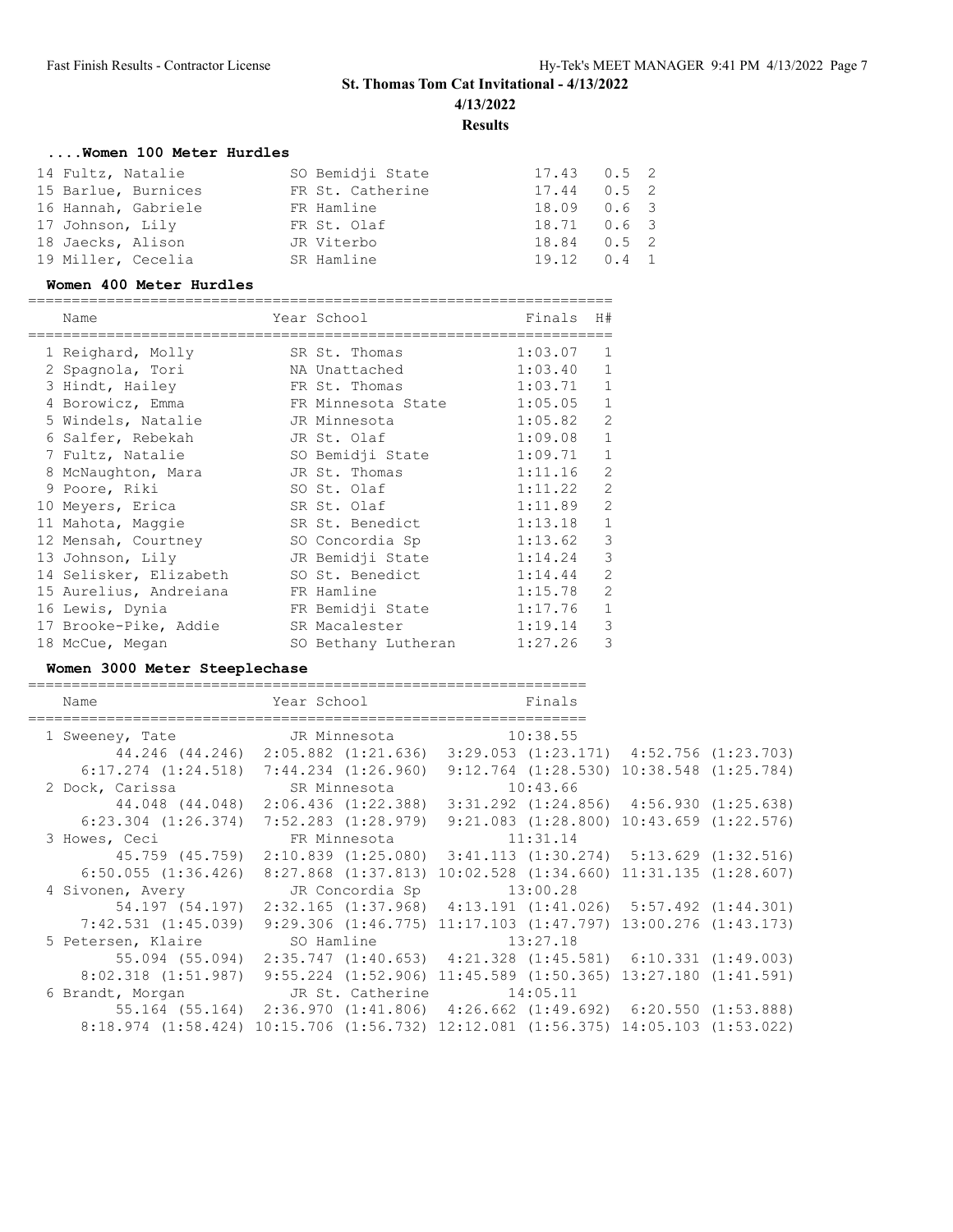# **4/13/2022**

# **Results**

## **Women 4x100 Meter Relay**

| School                   |                 |    | Finals                    |
|--------------------------|-----------------|----|---------------------------|
| 1 Bemidji State 'A'      |                 |    | 47.87                     |
| 1) Cole, Janice SO       |                 |    | 2) Hall, Alaina SO        |
| 3) Douglas, Shackera FR  |                 |    | 4) Ekereke, Kendra SO     |
| 2 St. Thomas 'A'         |                 |    | 47.95                     |
| 1) Reighard, Molly SR    |                 |    | 2) Hindt, Hailey FR       |
| 3) Anderson, Caroline FR |                 |    | 4) Cornelius, Hannah FR   |
| 3 St. Benedict 'A'       |                 |    | 48.97                     |
| 1) Speidel, Dacoda SR    |                 | 2) | Johnson, Tiana SO         |
| 3) Johnson, Hailey JR    |                 |    | 4) Gallagher, Kate SO     |
| 4 Macalester 'A'         |                 |    | 52.19                     |
| 1) Saba, Yinka FR        |                 |    | 2) Ennevor, Mikayla SR    |
| 3) Hunter, Penny SO      |                 |    | 4) Preston, Adisa FR      |
| Women 4x400 Meter Relay  |                 |    |                           |
| School                   |                 |    | Finals                    |
| 1 Concordia Sp 'A'       |                 |    | 4:16.58                   |
| 1) Lewis, Cece SO        |                 |    | 2) Samuel, Lauryn JR      |
| 3) Graham, Breonna SO    |                 |    | 4) D'Burke, Isabella JR   |
| 2 Hamline 'A'            |                 |    | 4:29.51                   |
| 1) Bernardy, Lindsey FR  |                 |    | 2) Aurelius, Andreiana FR |
| 3) Vaske, Katie FR       |                 | 4) | Hamilton, Mercedes FR     |
| Women High Jump          |                 |    |                           |
|                          |                 |    |                           |
| Name                     | Year School     |    | Finals                    |
|                          |                 |    |                           |
| 1 Paaverud, Ella         | JR Concordia Sp |    | 1.65m                     |

| 1 Paaverud, Ella Martin JR Concordia Sp |                                                | 1.65m  |
|-----------------------------------------|------------------------------------------------|--------|
|                                         | 1.35 1.40 1.45 1.50 1.55 1.60 1.65 1.67 1.68   |        |
|                                         | P P P P XO O XO X XX                           |        |
|                                         | 2 Cridlebaugh, Ashley FR Minnesota State 1.60m |        |
| 1.35 1.40 1.45 1.50 1.55 1.60 1.65      |                                                |        |
| PPO OXOXOXXX                            |                                                |        |
| 3 Waldhauser, Bailey JR Minnesota       |                                                | J1.60m |
| 1.35 1.40 1.45 1.50 1.55 1.60 1.65      |                                                |        |
| P P P P P XXO XXX                       |                                                |        |
| 4 Kendall, Miranda KR Viterbo           |                                                | 1.55m  |
| 1.35 1.40 1.45 1.50 1.55 1.60           |                                                |        |
| P P O O XXO XXX                         |                                                |        |
|                                         |                                                |        |
| 4 Anderson, Caroline FR St. Thomas      |                                                | 1.55m  |
| 1.35 1.40 1.45 1.50 1.55 1.60           |                                                |        |
| PPPPPXXOXXX                             |                                                |        |
|                                         | 6 Terry, Jasmine SR Minnesota-Morris 1.50m     |        |
| 1.35 1.40 1.45 1.50 1.55                |                                                |        |
| 0 0 0 0 XXX                             |                                                |        |
|                                         | 6 Mlejnek, Jasmine SO Minnesota State          | 1.50m  |
| 1.35 1.40 1.45 1.50 1.55                |                                                |        |
| P O O O XXX                             |                                                |        |
| 6 Fultz, Natalie SO Bemidji State       |                                                | 1.50m  |
| 1.35 1.40 1.45 1.50 1.55<br>P O O O XXX |                                                |        |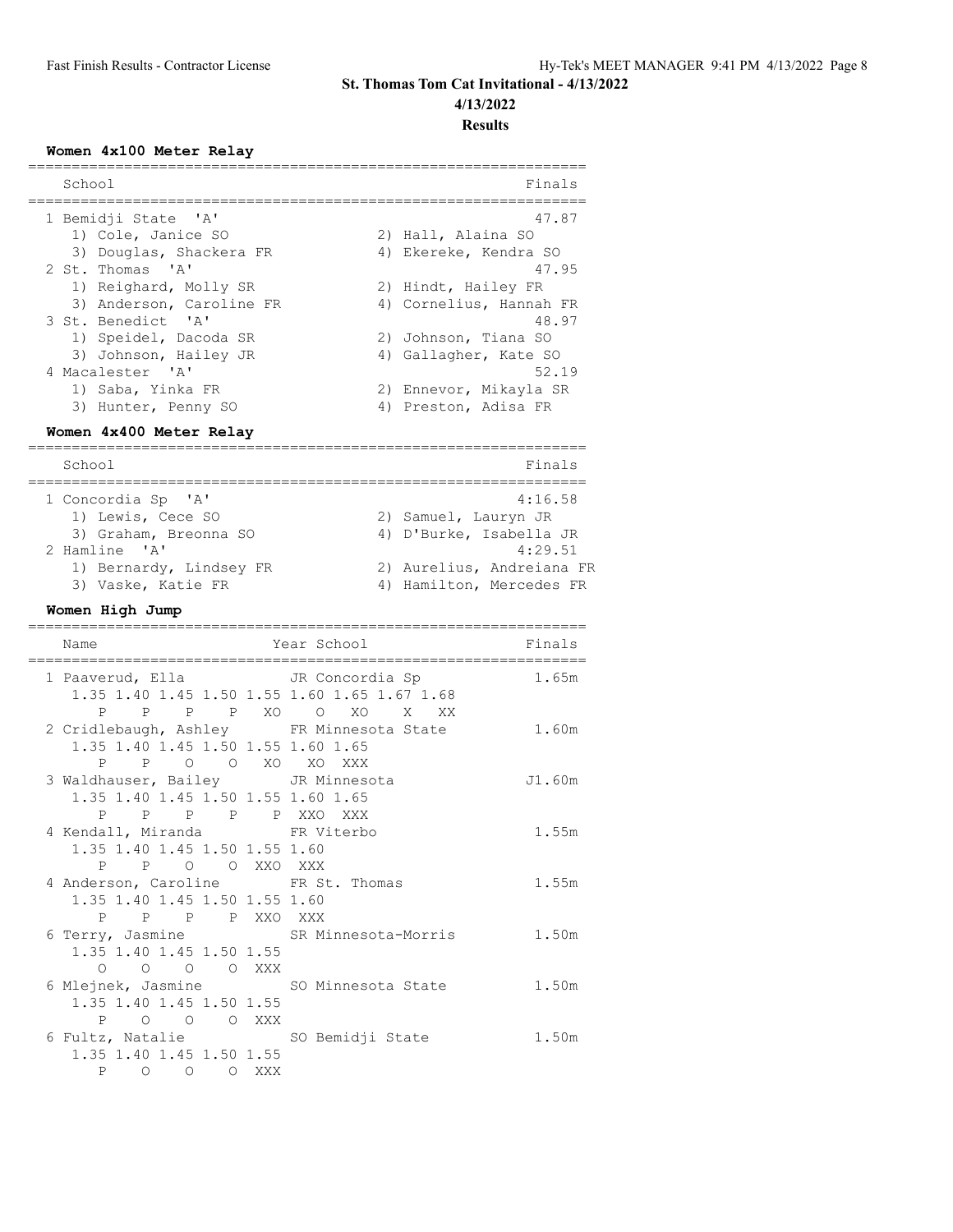**4/13/2022**

# **Results**

| Women High Jump                                                                       |                            |        |
|---------------------------------------------------------------------------------------|----------------------------|--------|
| 9 Veronen, Ashley<br>1.35 1.40 1.45 1.50 1.55<br>P O O XO XXX                         | FR Viterbo                 | J1.50m |
| 10 Floren, Justus TR St. Benedict 51.50m<br>1.35 1.40 1.45 1.50 1.55<br>P P P XXO XXX |                            |        |
| 11 Ries, Emma<br>1.35 1.40 1.45 1.50<br>O O O XXX                                     | FR Hamline                 | 1.45m  |
| 12 Jackson, Emily<br>1.35 1.40 1.45 1.50<br>P XXO XO XXX                              | FR Bethany Lutheran J1.45m |        |
| 13 Selisker, Elizabeth SO St. Benedict<br>1.35 1.40 1.45 1.50 1.55<br>0 0 XXO PPP PPP |                            | J1.45m |
| 14 Preiner, Lauren<br>1.35 1.40 1.45<br>P OXXX                                        | SO Minnesota State         | 1.40m  |
| 15 Abara, Lena<br>1.35 1.40 1.45<br>O XXO XXX                                         | SR St. Thomas              | J1.40m |
| 16 Bejarano, Jasmine SR Bethany Lutheran<br>1.35 1.40<br>XO XXX                       |                            | 1.35m  |
| 16 Stafford, Abigail<br>1.35 1.40<br>XO XXX                                           | SO Viterbo                 | 1.35m  |
| 16 Johnson, Lily<br>1.35 1.40<br>XO XXX                                               | FR St. Olaf                | 1.35m  |
| 19 Peyron, Grace<br>1.35 1.40<br>XXO XXX                                              | SO Viterbo                 | J1.35m |
| -- Tucker, Aneesa<br>1.35 1.40<br>P XXX                                               | SR Bemidji State           | NH.    |
| -- Konzen, Ruth<br>1.35<br><b>XXX</b>                                                 | SO Viterbo                 | NH.    |
| -- Hobby, Sarah Beth SO Macalester<br>1.35<br>XXX X                                   |                            | NH     |

# **Women Pole Vault**

| Year School<br>Finals<br>Name                                                              |  |
|--------------------------------------------------------------------------------------------|--|
| 1 Hickson, Paige<br>SO Minnesota State<br>3.75m<br>2.55 2.85 3.15 3.30 3.45 3.60 3.75 3.92 |  |
| $P$ $P$ $P$ $O$<br>$\circ$<br>XXX.<br>SR Macalester<br>3.60m<br>2 Grosse, Hannah           |  |
| 2.55 2.85 3.15 3.30 3.45 3.60 3.75<br>XΟ                                                   |  |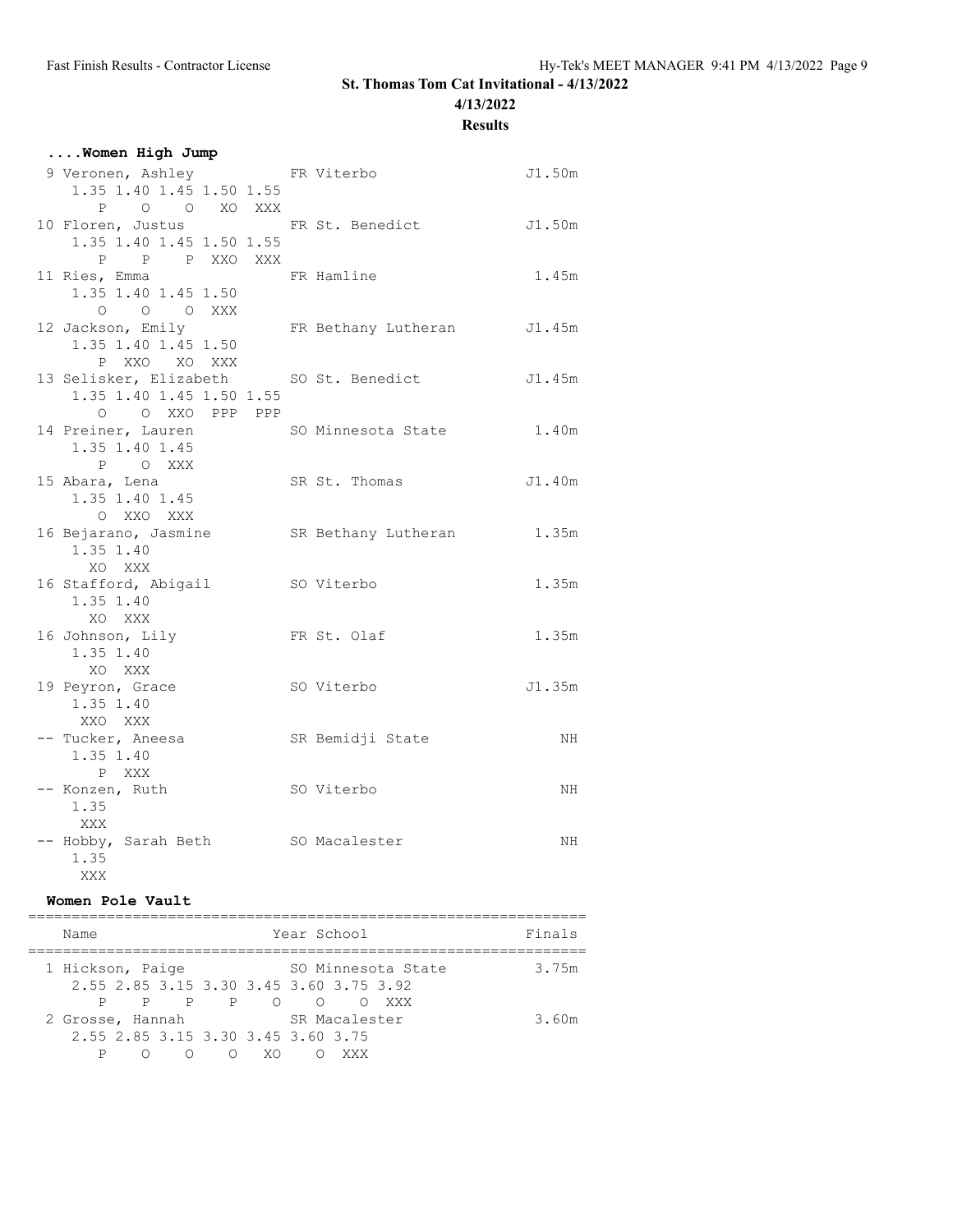**4/13/2022**

**Results**

| Women Pole Vault                                 |                                               |        |
|--------------------------------------------------|-----------------------------------------------|--------|
| 3 Pletcher, Mara SO Minnesota                    |                                               | 3.45m  |
| 2.55 2.85 3.15 3.30 3.45 3.60                    |                                               |        |
| P P P P XO XXX                                   |                                               |        |
| 4 Nuutinen, Bailey SO Viterbo                    |                                               | J3.45m |
| 2.55 2.85 3.15 3.30 3.45 3.60                    |                                               |        |
| P P P XO XO XXX                                  |                                               |        |
| 5 Dodge, Sofia en SO Concordia Sp                |                                               | J3.45m |
| 2.55 2.85 3.15 3.30 3.45 3.60                    |                                               |        |
| P O XO XO XO XXX                                 |                                               |        |
| 6 Lemke, Olivia Golf JR St. Thomas               |                                               | J3.45m |
| 2.55 2.85 3.15 3.30 3.45 3.60                    |                                               |        |
| P O O O XXO XXX<br>7 Sowinski, Maddie SO Hamline |                                               | 3.30m  |
| 2.55 2.85 3.15 3.30 3.45                         |                                               |        |
| P O O O XXX                                      |                                               |        |
| 7 Pettitt-Kenney, Teresa JR St. Olaf             |                                               | 3.30m  |
| 2.55 2.85 3.15 3.30 3.45                         |                                               |        |
| P O O O XXX                                      |                                               |        |
|                                                  | 9 Klein, Anastasia (JR Bemidji State (J3.30m) |        |
| 2.55 2.85 3.15 3.30 3.45                         |                                               |        |
| P O XO O XXX                                     |                                               |        |
| 10 Salfer, Caitlin JR St. Benedict               |                                               | 3.15m  |
| 2.55 2.85 3.15 3.30                              |                                               |        |
| O O O XXX                                        |                                               |        |
| 10 Richards, Toryn                               | FR Minnesota State 3.15m                      |        |
| 2.55 2.85 3.15 3.30                              |                                               |        |
| P O O XXX                                        |                                               |        |
| 10 Nollette, Katie<br>2.55 2.85 3.15 3.30        | FR St. Thomas                                 | 3.15m  |
| P O O XXX                                        |                                               |        |
| 10 Vaughan, Molly                                | FR St. Benedict                               | 3.15m  |
| 2.55 2.85 3.15 3.30                              |                                               |        |
| O O O XXX                                        |                                               |        |
| 14 Olson, Olivia                                 | FR Bemidji State                              | J3.15m |
| 2.55 2.85 3.15 3.30                              |                                               |        |
| O XO O XXX                                       |                                               |        |
| 14 Zaemisch, Micah                               | SO Minnesota State J3.15m                     |        |
| 2.55 2.85 3.15 3.30                              |                                               |        |
| P XO O XXX                                       |                                               |        |
| 16 Judge, Megan                                  | SO Bemidji State                              | J3.15m |
| 2.55 2.85 3.15 3.30<br>P O XO XXX                |                                               |        |
| 16 Roberts, Melanie                              | SO St. Olaf                                   | J3.15m |
| 2.55 2.85 3.15 3.30                              |                                               |        |
| O O XO XXX                                       |                                               |        |
| 16 Schoenrock, Brianna                           | FR St. Thomas                                 | J3.15m |
| 2.55 2.85 3.15 3.30                              |                                               |        |
| P O XO XXX                                       |                                               |        |
| 19 York, Abigail                                 | FR Concordia Sp                               | J3.15m |
| 2.55 2.85 3.15 3.30                              |                                               |        |
| P O XXO XXX                                      |                                               |        |
| 20 Reintsma, Callie                              | SO Concordia Sp                               | 2.85m  |
| 2.55 2.85 3.15                                   |                                               |        |
| P O XXX                                          |                                               |        |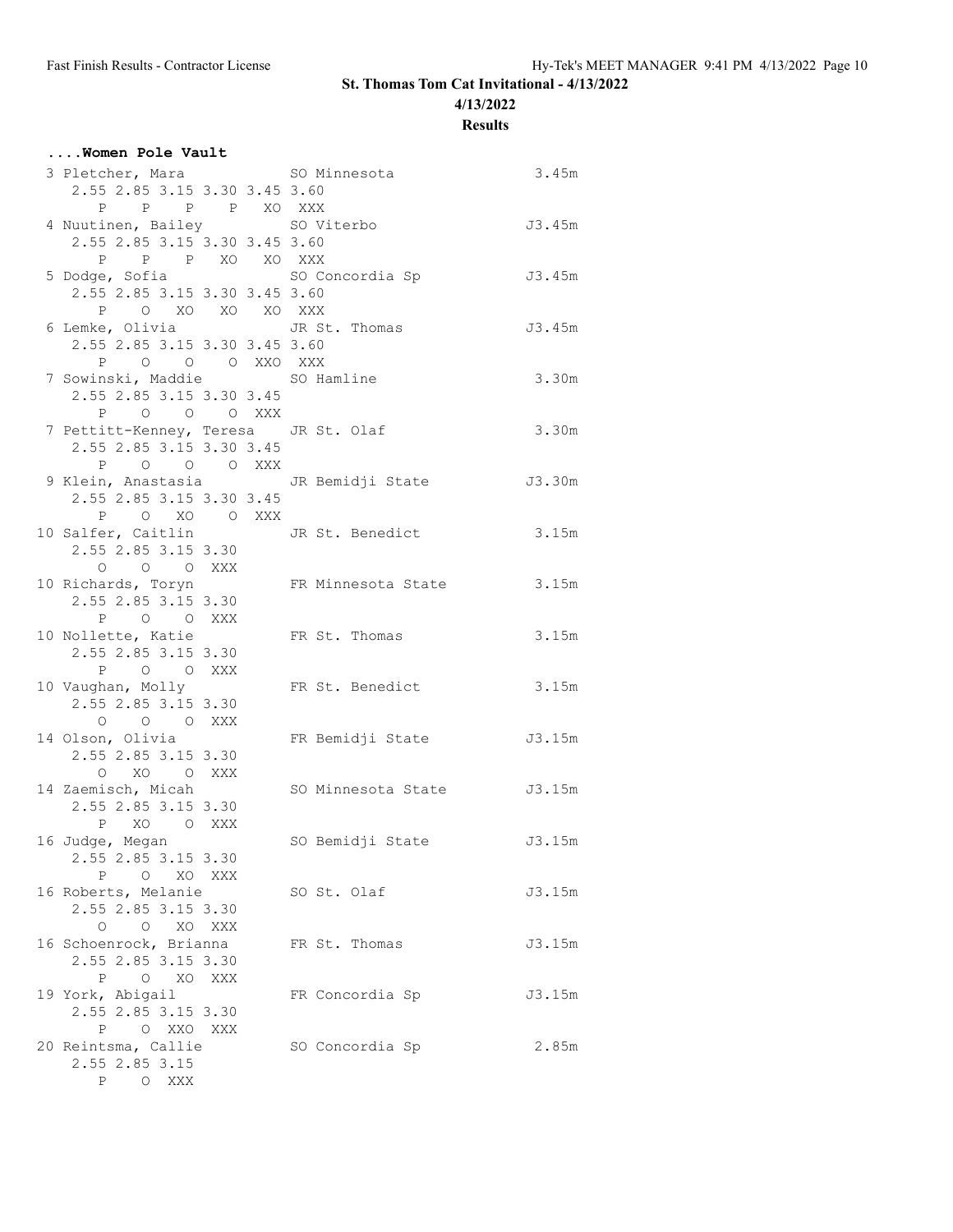**4/13/2022**

**Results**

| Women Pole Vault                                        |                  |       |
|---------------------------------------------------------|------------------|-------|
| 20 Geszvain, Gabriella                                  | SO Viterbo       | 2.85m |
| 2.55 2.85 3.15                                          |                  |       |
| O XXX<br>P                                              |                  |       |
| 20 Johnson, Emma                                        | FR Viterbo       | 2.85m |
| 2.55 2.85 3.15                                          |                  |       |
| P O XXX                                                 |                  |       |
| 20 Witham, Zoe                                          | SR St. Benedict  | 2.85m |
| 2.55 2.85 3.15                                          |                  |       |
| O XXX<br>∩                                              |                  |       |
| $24$ B $\cdots$ $\cdots$ $\cdots$ B $\cdots$ B $\cdots$ | $00.777 + 0.025$ | TO OF |

| 24 Durscher, Tess    | SO Viterbo      | J2.85m |
|----------------------|-----------------|--------|
| 2.55 2.85 3.15       |                 |        |
| P<br>XO XXX          |                 |        |
| 24 Hoff, Olivia      | SR St. Benedict | J2.85m |
| 2.55 2.85 3.15       |                 |        |
| XO XXX<br>$\Omega$   |                 |        |
| 24 Cordes, Julia     | JR St. Olaf     | J2.85m |
| 2.55 2.85 3.15       |                 |        |
| O XO XXX             |                 |        |
| 27 Buffetta, Sabrina | FR St. Benedict | 2.55m  |
| 2.55 2.85            |                 |        |
| O XXX                |                 |        |
| 27 Pierson, Grace    | SO Hamline      | 2.55m  |
| 2.55 2.85            |                 |        |
| O XXX                |                 |        |
| 29 Passeri, Olivia   | FR St. Thomas   | J2.55m |
| 2.55 2.85            |                 |        |
| XXO XXX              |                 |        |

#### **Women Long Jump**

| Name                                                                                                     | Year School <a> setting particle of the Finals Wind H#<br/>==========================</a> |                 |  |
|----------------------------------------------------------------------------------------------------------|-------------------------------------------------------------------------------------------|-----------------|--|
| 1 Muller, Annika JR St. Olaf<br>$5.32m(1.4)$ $5.24m(3.2)$ $5.23m(1.5)$ $5.28m(1.2)$                      |                                                                                           | $5.32m$ $1.4$ 2 |  |
| 1 Olejnik, Maggie FR St. Thomas<br>FOUL FOUL 5.32m(2.8) 5.02m(0.9)                                       |                                                                                           | $5.32m$ $2.8$ 2 |  |
| 3 Fabre, Analise SR Bemidji State<br>FOUL FOUL $5.24m(2.4) 4.91m(0.7)$                                   |                                                                                           | $5.24m$ $2.4$ 2 |  |
| 4 Kahl, Molly 6.17m 1.3 2<br>$5.09m(2.1) 5.17m(1.3)$ FOUL $4.89m(+0.0)$                                  |                                                                                           |                 |  |
| 5 Tucker, Aneesa SR Bemidji State 5.13m 4.0 2<br>$4.94m(1.5)$ 5.09m(0.2) 5.13m(4.0) PASS 5.11m(NWI) FOUL |                                                                                           |                 |  |
| FOUL $5.11m(0.5)$ FOUL $5.01m(0.8)$                                                                      |                                                                                           | 5.11m  0.5  2   |  |
| 7 Kai, Monique SR Concordia Sp<br>FOUL 5.06m (0.9) FOUL FOUL                                             |                                                                                           | 5.06m 0.9 1     |  |
| 8 Schepper, Reilee JR St. Catherine<br>FOUL 5.05m(1.8) FOUL FOUL                                         |                                                                                           | 5.05m 1.8 2     |  |
| 9 Parker, Ainslee SO St. Olaf<br>$4.85m(1.4)$ $4.63m(0.2)$ $4.88m(1.7)$ $4.91m(-1.0)$                    |                                                                                           | $4.91m - 1.01$  |  |
| 10 Robinson, Jailyn SO Hamline<br>FOUL FOUL $4.83m(0.2) 4.86m(2.2)$                                      |                                                                                           | 4.86m 2.2 2     |  |
| 11 Curtice, Emily SO Bemidji State<br>$4.84m(0.9)$ $4.56m(+0.0)$ $4.65m(1.3)$ PASS                       | 4.84m 0.9 1                                                                               |                 |  |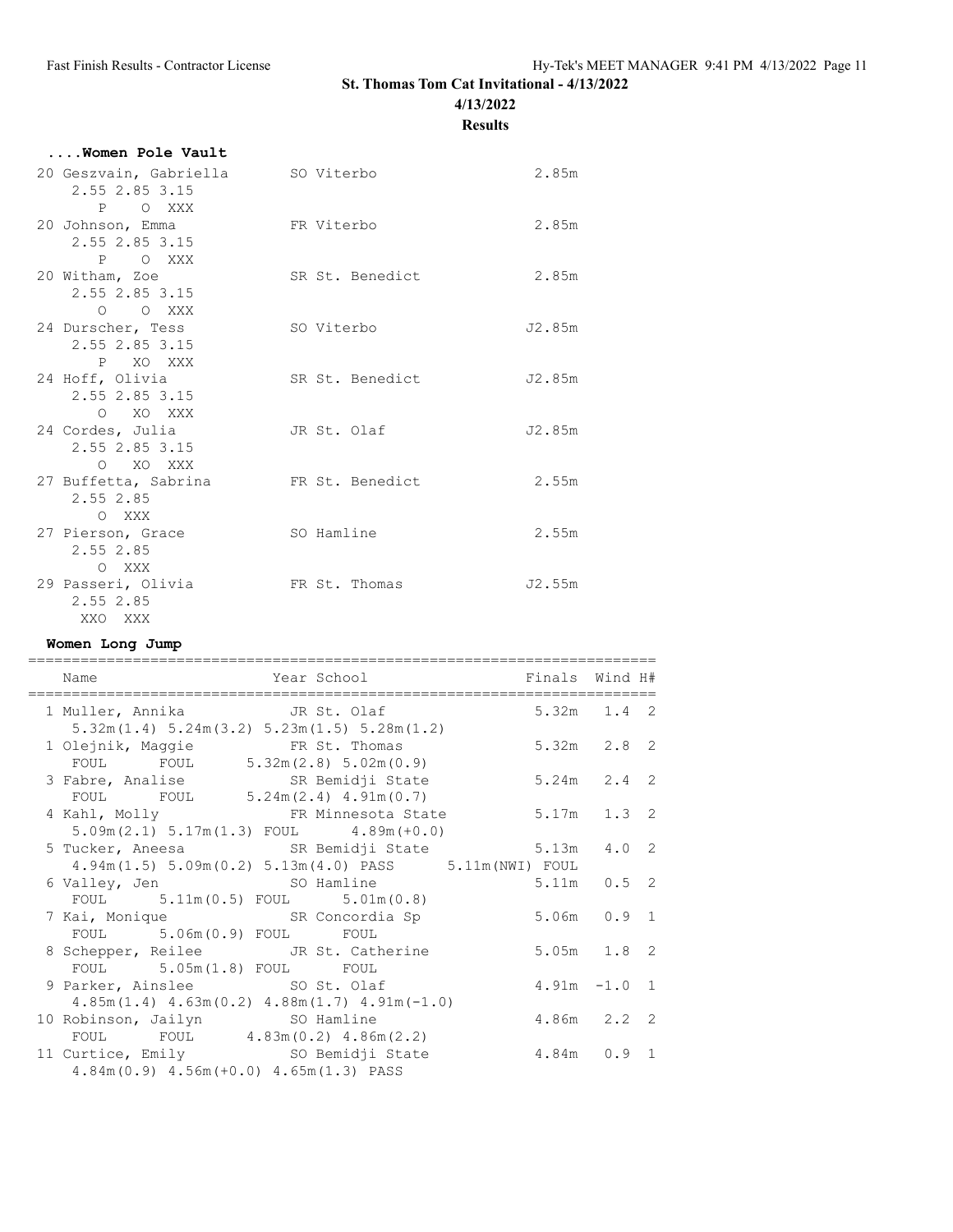**4/13/2022**

### **Results**

| Women Long Jump |                                                     |                 |                 |              |
|-----------------|-----------------------------------------------------|-----------------|-----------------|--------------|
|                 | 12 Gregor, Sara Macalester                          | $4.69m$ $1.0$ 1 |                 |              |
|                 | FOUL $3.83m(1.6) 4.30m(1.3) 4.69m(1.0)$             |                 |                 |              |
|                 | 13 Hazel, Moira Martin JR Concordia Sp              | 4.68m 1.7 1     |                 |              |
|                 | $4.68m(1.7)$ $4.61m(1.7)$ $4.57m(2.2)$ $4.55m(2.3)$ |                 |                 |              |
|                 | 14 Terry, Jordan SR Augsburg                        | $4.65m + 0.02$  |                 |              |
|                 | FOUL FOUL 4.62m (+0.0) 4.65m (+0.0)                 |                 |                 |              |
|                 | 15 Meves, Molly FR St. Thomas                       | $4.56m$ 0.4 1   |                 |              |
|                 | $4.56m(0.4)$ FOUL FOUL FOUL                         |                 |                 |              |
|                 | 16 Peyron, Grace SO Viterbo                         | $4.53m$ $1.1$ 2 |                 |              |
|                 | $4.53m(1.1)$ $4.40m(-0.8)$ $4.30m(0.7)$ FOUL        |                 |                 |              |
|                 | 17 Hall, Alaina (50 Bemidji State                   | 4.49m 1.1 2     |                 |              |
|                 | $4.49m(1.1)$ $4.43m(0.2)$ FOUL $3.73m(1.2)$         |                 |                 |              |
|                 | 18 Doyle, Erin SO St. Catherine                     | 4.31m  0.4  1   |                 |              |
|                 | FOUL 4.31m(0.4) FOUL FOUL                           |                 |                 |              |
|                 | 19 LaRue, Kayla SR St. Olaf                         | $4.19m$ $2.1$ 1 |                 |              |
|                 | FOUL FOUL 4.18m (0.7) 4.19m (2.1)                   |                 |                 |              |
|                 | 20 Hobby, Sarah Beth SO Macalester                  | $3.90m$ $0.8$ 1 |                 |              |
|                 | FOUL $3.70m(1.4) 3.90m(0.8) 3.90m(+0.0)$            |                 |                 |              |
|                 | 21 Boe, Essence SO Hamline                          |                 | $3.73m$ $2.3$ 1 |              |
|                 | FOUL 3.73m(2.3) FOUL FOUL                           |                 |                 |              |
|                 | -- Strong, Maclairen SR St. Catherine               | <b>FOUL</b>     |                 | $\mathbf{1}$ |
|                 | FOUL FOUL FOUL FOUL FOUL                            |                 |                 |              |
|                 | -- Carson, Maya JR St. Thomas                       | <b>FOUL</b>     |                 | $\mathbf{1}$ |
|                 | FOUL FOUL FOUL FOUL FOUL                            |                 |                 |              |

**Women Triple Jump**

| Name                                                                                          | Year School                                    | Finals Wind H#   |   |
|-----------------------------------------------------------------------------------------------|------------------------------------------------|------------------|---|
| FOUL $11.20m(1.0) 10.90m(2.1) 10.83m(+0.0)$                                                   | 1 Amundson, Journey JR Macalester 11.20m 1.0 2 |                  |   |
| 2 Muller, Annika JR St. Olaf<br>FOUL $11.06m(-0.7)$ FOUL $11.01m(+0.0)$                       |                                                | $11.06m - 0.72$  |   |
| 3 Fabre, Analise SR Bemidji State<br>FOUL $10.90m(2.0) 10.90m(1.8) 10.74m(0.2)$               |                                                | $10.90m$ $2.0$ 2 |   |
| 4 Olejnik, Maggie 6 FR St. Thomas<br>$10.58m(1.0)$ $10.64m(+0.0)$ $10.56m(0.1)$ $10.68m(2.3)$ |                                                | 10.68m 2.3 2     |   |
| 5 Parker, Ainslee SO St. Olaf<br>$10.50m(0.5)$ FOUL $10.62m(0.5)$ 9.31m(0.8)                  |                                                | $10.62m$ $0.5$ 2 |   |
| 6 Schepper, Reilee JR St. Catherine<br>$10.38m(1.8)$ FOUL $10.41m(1.7)$ $10.52m(+0.0)$        |                                                | $10.52m + 0.02$  |   |
| 7 Barlue, Burnices TR St. Catherine<br>$10.21m (+0.0)$ FOUL $10.39m (+0.0)$ $10.34m (3.4)$    |                                                | $10.39m + 0.02$  |   |
| 8 Witbrod, Stephanie FR Bethany Lutheran<br>FOUL $10.32m(0.1)$ FOUL $10.24m(+0.0)$            |                                                | $10.32m$ $0.1$ 2 |   |
| 9 Stephani, Alexie SO Viterbo<br>FOUL $9.80m(2.3) 10.05m(-1.7) 9.98m(2.5)$                    |                                                | $10.05m - 1.71$  |   |
| 10 LaRue, Kayla SR St. Olaf<br>FOUL FOUL 9.50m(1.7) FOUL                                      |                                                | $9.50m$ 1.7 1    |   |
| 11 Konzen, Ruth SO Viterbo<br>FOUL FOUL FOUL 9.47m (0.3)                                      |                                                | 9.47m  0.3  1    |   |
| 12 Shield, Bethany SR North Central<br>$9.33m(1.2)$ $9.38m(3.0)$ $9.19m(-1.3)$ $9.39m(+0.0)$  |                                                | $9.39m + 0.0$ 1  |   |
| -- Benson, Julia Kamine<br>FOUL FOUL                                                          | FOUL FOUL                                      | FOUL             | 1 |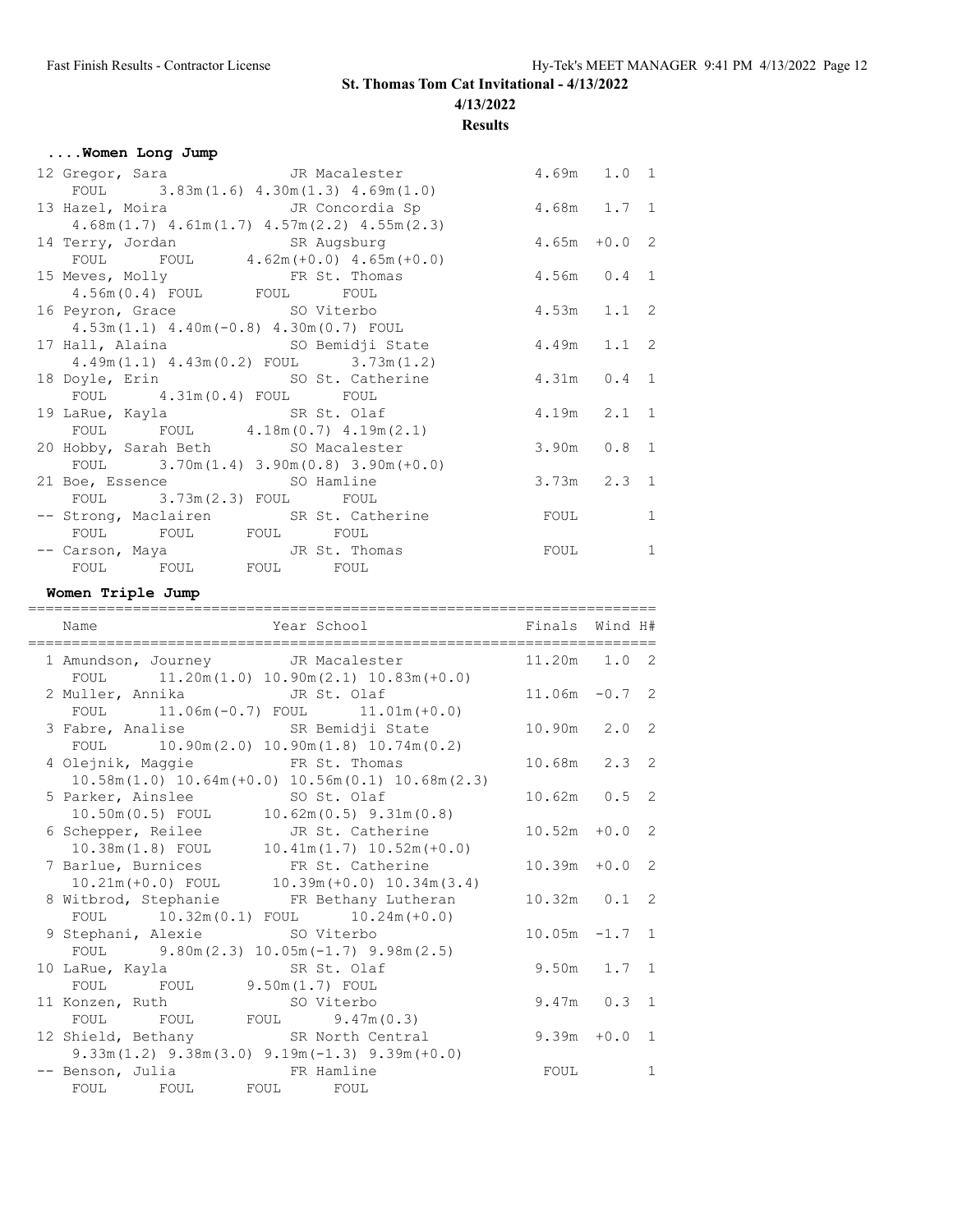**4/13/2022**

**Results**

## **Women Shot Put**

| Name                                                                            | Year School Finals |        |
|---------------------------------------------------------------------------------|--------------------|--------|
| 1 Huber, Mackenzie 6 FR UW Stout 13.55m<br>12.03m FOUL FOUL 13.55m              |                    |        |
| 2 Hettinga, Meghan JR South Dakota St. 13.04m<br>13.04m  12.65m  11.85m  12.47m |                    |        |
| 3 Duwenhoegger, McKenzie FR Minnesota<br>12.86m FOUL FOUL FOUL                  |                    | 12.86m |
| 4 Gehrke, Megan SR St. Thomas<br>12.20m FOUL 12.52m FOUL                        |                    | 12.52m |
| 5 Keske, Aleah SO St. Olaf<br>11.94m  11.38m  12.08m  12.13m                    |                    | 12.13m |
| 11.68m  11.47m  12.02m  11.46m                                                  |                    |        |
| 7 Doss, Tierra Martin UR Bemidji State 112.02m<br>FOUL 12.02m FOUL FOUL         |                    |        |
| 8 Young, Mildred 6 FR South Dakota St. 11.61m<br>11.54m  11.61m  FOUL  FOUL     |                    |        |
| 9 Thorne, True 50 South Dakota St.<br>10.85m 11.55m 11.18m FOUL                 |                    | 11.55m |
| 10 Wynn, Naomi<br>FOUL 11.22m FOUL 11.43m<br>TOUL 11.22m FOUL 11.43m            |                    |        |
| 11 Fretag, Madeline 50 Minnesota State<br>11.24m  1.27m  FOUL  11.41m           |                    | 11.41m |
| 12 Potratz, Emma FR St. Thomas<br>10.68m  11.05m  11.06m  10.66m                |                    | 11.06m |
| 13 Joos, Haley                                                                  | SO St. Benedict    | 10.99m |
| 14 Biggins, Ellie SO Hamline<br>10.29m  10.43m  10.24m  10.16m                  |                    | 10.43m |
| -- Brown, Devia SR Minnesota<br>FOUL FOUL FOUL FOUL                             |                    | FOUL   |
| -- Stafslien-Dumale, Abbi JR Minnesota State<br>FOUL FOUL FOUL FOUL             |                    | FOUL   |

### **Women Discus Throw**

| Name                                                                     | Year School         |                     | Finals |
|--------------------------------------------------------------------------|---------------------|---------------------|--------|
| 1 Leiseth, Faith<br>40.16m 47.07m 43.49m 44.63m                          |                     | JR South Dakota St. | 47.07m |
| 2 Young, Mildred<br>38.70m 39.81m 41.81m 40.53m                          | FR South Dakota St. |                     | 41.81m |
| 3 Morris, Kennedy SR South Dakota St.<br>40.72m 37.14m 41.29m FOUL       |                     |                     | 41.29m |
| 4 Fretag, Madeline                                                       | SO Minnesota State  |                     | 40.65m |
| 40.65m FOUL FOUL FOUL<br>5 Donlan, Tia                                   | SR Concordia Sp     |                     | 40.56m |
| 40.09m 40.56m FOUL 40.11m<br>6 Shimon, Hailey                            | FR St. Thomas       |                     | 39.26m |
| 35.36m 39.26m 38.81m 34.84m<br>7 Robin, Marianne                         | JR South Dakota St. |                     | 38.98m |
| 33.41m 38.98m FOUL FOUL<br>8 Dryden, Payton<br>36.87m 38.84m FOUL 34.33m | SO Viterbo          |                     | 38.84m |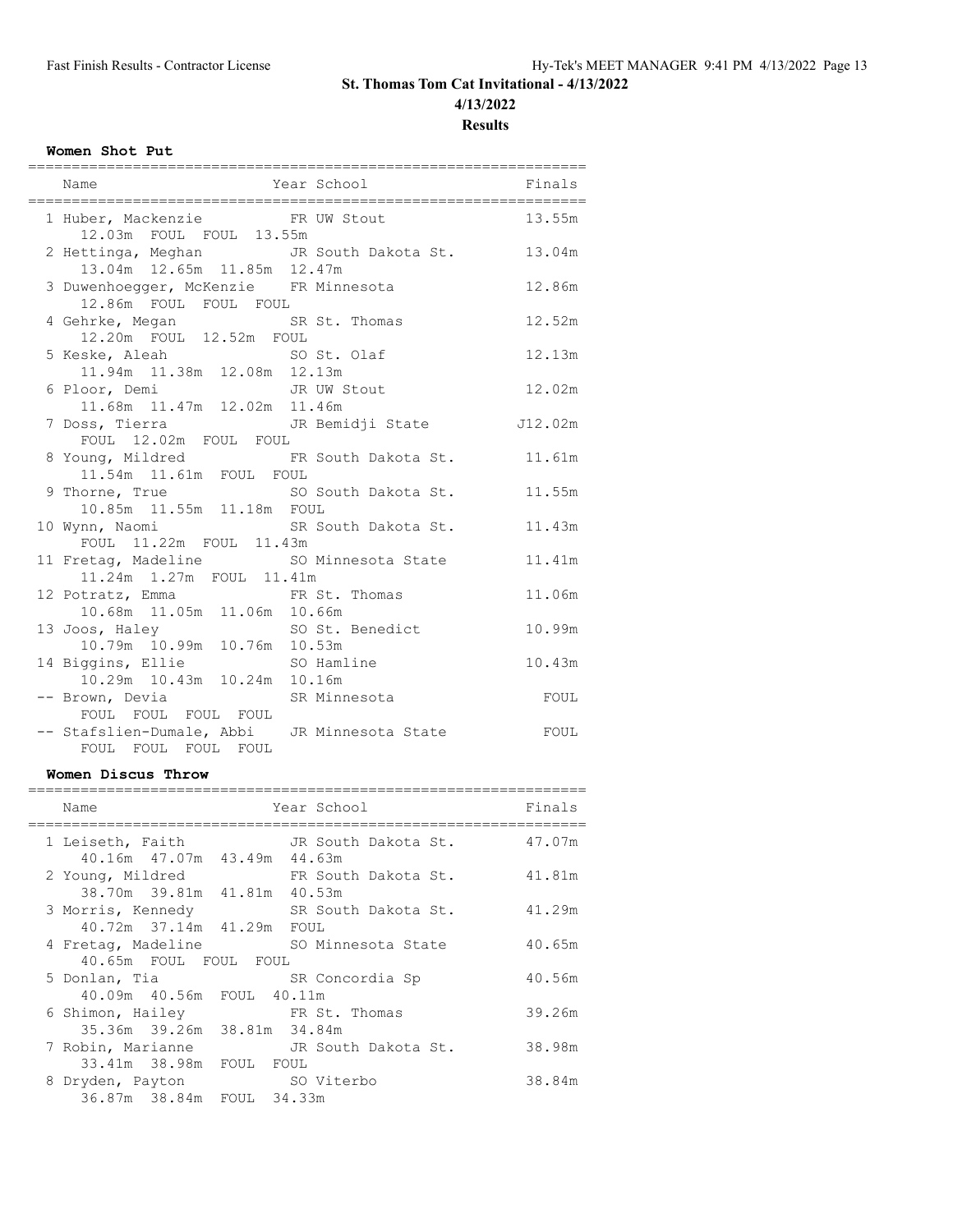**4/13/2022**

**Results**

| Women Discus Throw                               |        |  |  |  |
|--------------------------------------------------|--------|--|--|--|
| SO South Dakota St.<br>9 Thorne, True            | 38.08m |  |  |  |
| 37.06m 38.00m 36.89m 38.08m                      |        |  |  |  |
| SR St. Catherine<br>10 Isaacson, Lauren          | 37.90m |  |  |  |
| 33.34m 37.90m FOUL 33.18m                        |        |  |  |  |
| 11 Hettinga, Meghan JR South Dakota St.          | 36.36m |  |  |  |
| 34.94m 36.36m 35.71m 34.19m                      |        |  |  |  |
| 12 Waldemar, Kaley SO South Dakota St.           | 35.23m |  |  |  |
| FOUL 31.20m 35.23m 33.58m                        |        |  |  |  |
| 13 Beckmann, Maggie <a> JR<br/> St. Benedict</a> | 34.93m |  |  |  |
| 34.93m FOUL FOUL FOUL                            |        |  |  |  |
| 14 Glynn, Madison SO Minnesota State             | 34.04m |  |  |  |
| FOUL 33.78m 34.04m FOUL                          |        |  |  |  |
| SO Minnesota State<br>-- Rath, Mack              | FOUL   |  |  |  |
| FOUL FOUL FOUL<br>FOUL                           |        |  |  |  |
| JR Bemidji State<br>-- Doss, Tierra              | FOUL   |  |  |  |
| FOUL FOUL<br>FOUL<br><b>FOUL</b>                 |        |  |  |  |

#### **Women Hammer Throw**

| Year School Finals<br>Name                                                       |        |
|----------------------------------------------------------------------------------|--------|
| 1 Stendel, Emily TR Minnesota 50.33m<br>50.33m FOUL FOUL 49.45m                  |        |
| 2 Duwenhoegger, McKenzie FR Minnesota                                            | 49.41m |
| 46.83m  46.67m  FOUL  49.41m<br>3 Brown, Devia<br>46.48m 48.97m FOUL FOUL        | 48.97m |
|                                                                                  |        |
| 4 Wynn, Naomi SR South Dakota St. 47.11m<br>44.17m 45.23m 47.11m FOUL            |        |
| 5 Ploor, Demi JR UW Stout                                                        | 46.86m |
| 45.45m  46.86m  FOUL  FOUL<br>6 Stafslien-Dumale, Abbi JR Minnesota State 46.47m |        |
| 45.23m  46.47m  FOUL  FOUL                                                       |        |
| 7 Glynn, Madison so Minnesota State 45.86m<br>45.86m 42.74m 44.60m FOUL          |        |
| 8 Robin, Marianne MR South Dakota St. 45.77m                                     |        |
| 45.30m  45.77m  FOUL  FOUL                                                       |        |
| 9 Donlan, Tia and SR Concordia Sp<br>FOUL 45.73m FOUL 40.31m                     | 45.73m |
| 10 Gehrke, Megan SR St. Thomas<br>FOUL 40.36m 44.82m FOUL                        | 44.82m |
|                                                                                  |        |
| 11 Reed, Madison FR Hamline<br>39.99m  41.85m  42.57m  FOUL                      | 42.57m |
| 12 Huber, Mackenzie FR UW Stout                                                  | 42.40m |
| 42.40m  41.84m  FOUL  42.17m<br>13 Beckmann, Maggie <a> JR<br/> St. Benedict</a> | 42.02m |
| FOUL 42.02m FOUL 41.31m                                                          |        |
| 14 Schneider, Payton FR UW Stout                                                 | 40.19m |
| 40.19m 39.47m 39.36m 37.34m<br>15 Gill, Hailey CJR Minnesota-Morris 39.22m       |        |
| FOUL FOUL FOUL 39.22m                                                            |        |
| -- Paaverud, Ella JR Concordia Sp<br>FOUL FOUL FOUL FOUL                         | FOUL   |
|                                                                                  |        |